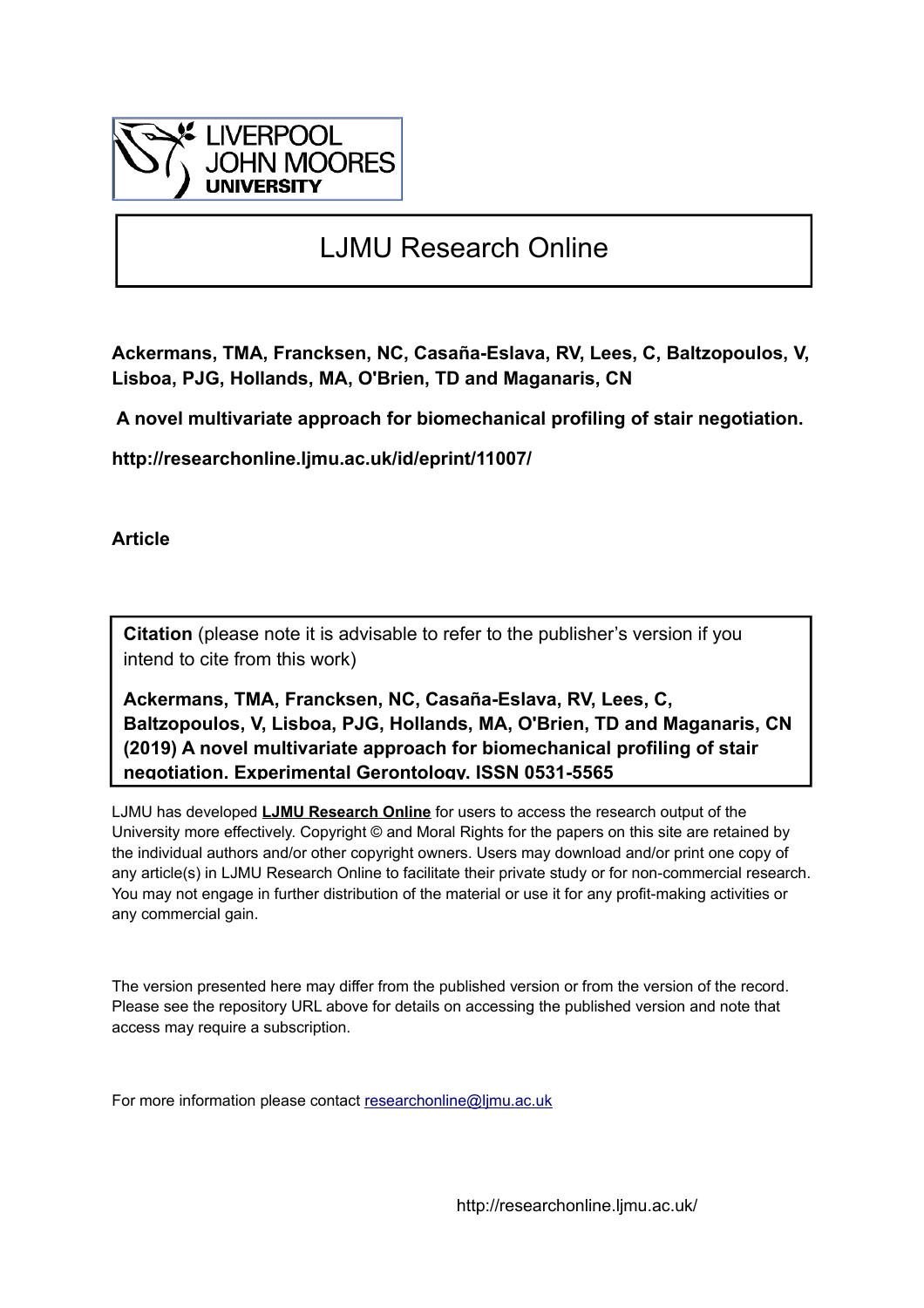

# LJMU Research Online

**Ackermans, TMA, Francksen, NC, Casana-Eslava, RV, Lees, C, Baltzopoulos, V, Lisboa, PJG, Hollands, MA, O'Brien, TD and Maganaris, CN**

 **A novel multivariate approach for biomechanical profiling of stair negotiation.**

**http://researchonline.ljmu.ac.uk/id/eprint/11007/**

**Article**

**Citation** (please note it is advisable to refer to the publisher's version if you intend to cite from this work)

**Ackermans, TMA, Francksen, NC, Casana-Eslava, RV, Lees, C, Baltzopoulos, V, Lisboa, PJG, Hollands, MA, O'Brien, TD and Maganaris, CN (2019) A novel multivariate approach for biomechanical profiling of stair negotiation. Exp Gerontol.** 

LJMU has developed **[LJMU Research Online](http://researchonline.ljmu.ac.uk/)** for users to access the research output of the University more effectively. Copyright © and Moral Rights for the papers on this site are retained by the individual authors and/or other copyright owners. Users may download and/or print one copy of any article(s) in LJMU Research Online to facilitate their private study or for non-commercial research. You may not engage in further distribution of the material or use it for any profit-making activities or any commercial gain.

The version presented here may differ from the published version or from the version of the record. Please see the repository URL above for details on accessing the published version and note that access may require a subscription.

For more information please contact [researchonline@ljmu.ac.uk](mailto:researchonline@ljmu.ac.uk)

http://researchonline.ljmu.ac.uk/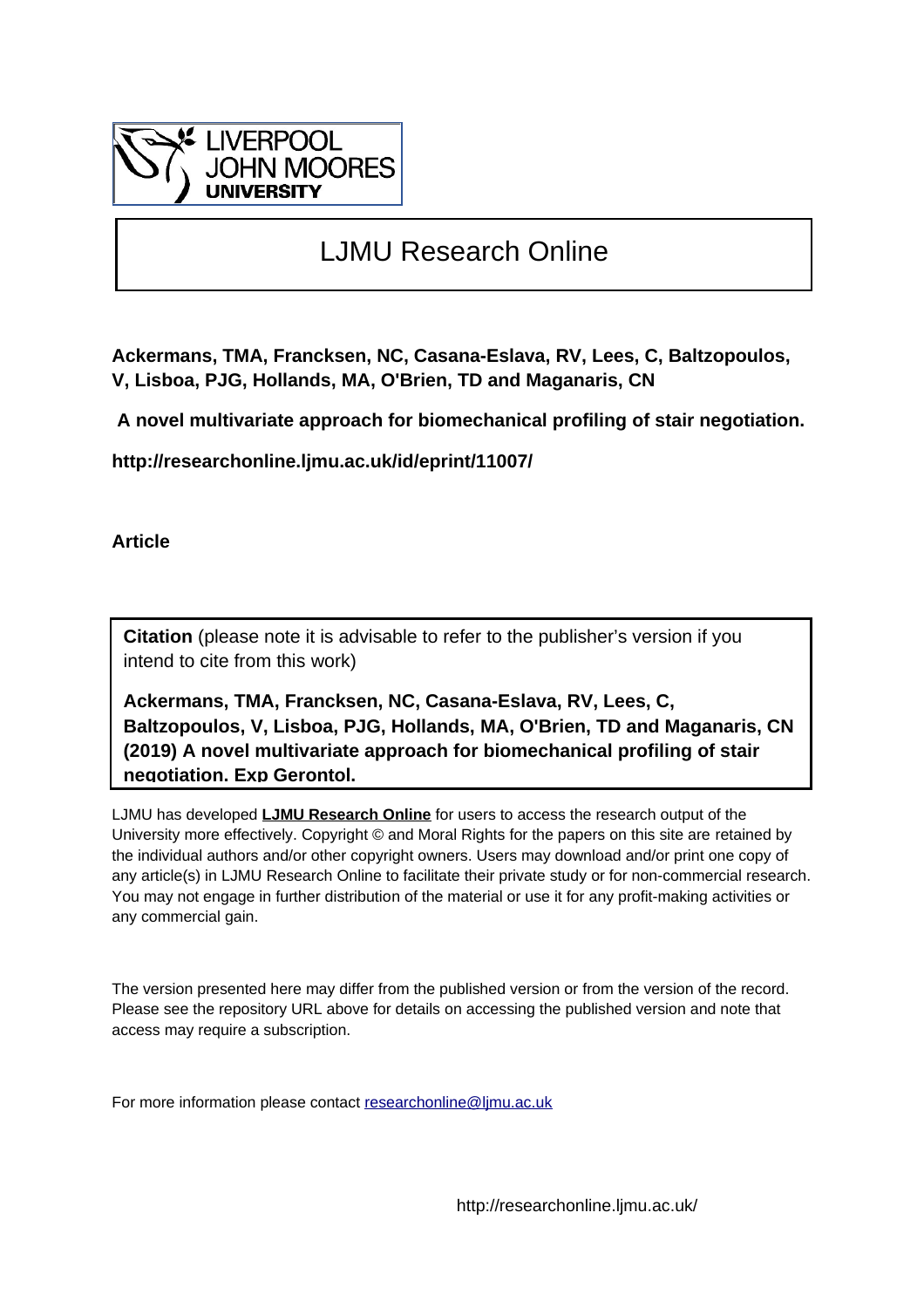| $\mathbf{1}$   | A novel multivariate approach for biomechanical profiling of                                                                               |
|----------------|--------------------------------------------------------------------------------------------------------------------------------------------|
| $\overline{2}$ | stair negotiation                                                                                                                          |
| 3              |                                                                                                                                            |
| 4              |                                                                                                                                            |
| 5              |                                                                                                                                            |
| 6              | Thijs M.A. Ackermans <sup>a,*</sup> , Natasha C. Francksen <sup>a</sup> , Raul V. Casana-Eslava <sup>b</sup> , Carolyn Lees <sup>c</sup> , |
| $\overline{7}$ | Vasilios Baltzopoulos <sup>a</sup> , Paulo J.G. Lisboa <sup>b</sup> , Mark A. Hollands <sup>a</sup> , Thomas D. O'Brien <sup>a</sup> ,     |
| 8              | Constantinos N. Maganaris <sup>a</sup>                                                                                                     |
| 9              |                                                                                                                                            |
| 10             |                                                                                                                                            |
| 11             | a Research to Improve Stair Climbing Safety (RISCS), Faculty of Science, School of Sport and Exercise Sciences,                            |
| 12             | Liverpool John Moores University, Byrom Street, Liverpool L3 3AF, United Kingdom;                                                          |
| 13             | <sup>b</sup> Faculty of Engineering and Technology, School of Applied Mathematics, Liverpool John Moores University,                       |
| 14             | Byrom Street, Liverpool L3 3AF, United Kingdom;                                                                                            |
| 15             | <sup>c</sup> Faculty of Education, Health and Community, School of Nursing and Allied Health, Liverpool John Moores                        |
| 16             | University, Byrom Street, Liverpool L3 3AF, United Kingdom;                                                                                |
| 17<br>18<br>19 |                                                                                                                                            |
| 20             | *Corresponding author at: Research Institute for Sport and Exercise Sciences, Liverpool John Moores                                        |
| 21             | University, Tom Reilly Building, Byrom Street, Liverpool L3 3AF, United Kingdom.                                                           |
| 22             | (T.Ackermans@2016.ljmu.ac.uk)                                                                                                              |
| 23             |                                                                                                                                            |
| 24             |                                                                                                                                            |
| 25             |                                                                                                                                            |
| 26             |                                                                                                                                            |
| 27             | Declarations of interest: none.                                                                                                            |
| 28<br>29       |                                                                                                                                            |
| 30             |                                                                                                                                            |
| 31             |                                                                                                                                            |
| 32             |                                                                                                                                            |
| 33             |                                                                                                                                            |
| 34             |                                                                                                                                            |
| 35<br>36       |                                                                                                                                            |
| 37             |                                                                                                                                            |
| 38             |                                                                                                                                            |
| 39             |                                                                                                                                            |
| 40             |                                                                                                                                            |
| 41             |                                                                                                                                            |
| 42             |                                                                                                                                            |
| 43<br>44       |                                                                                                                                            |
| 45             |                                                                                                                                            |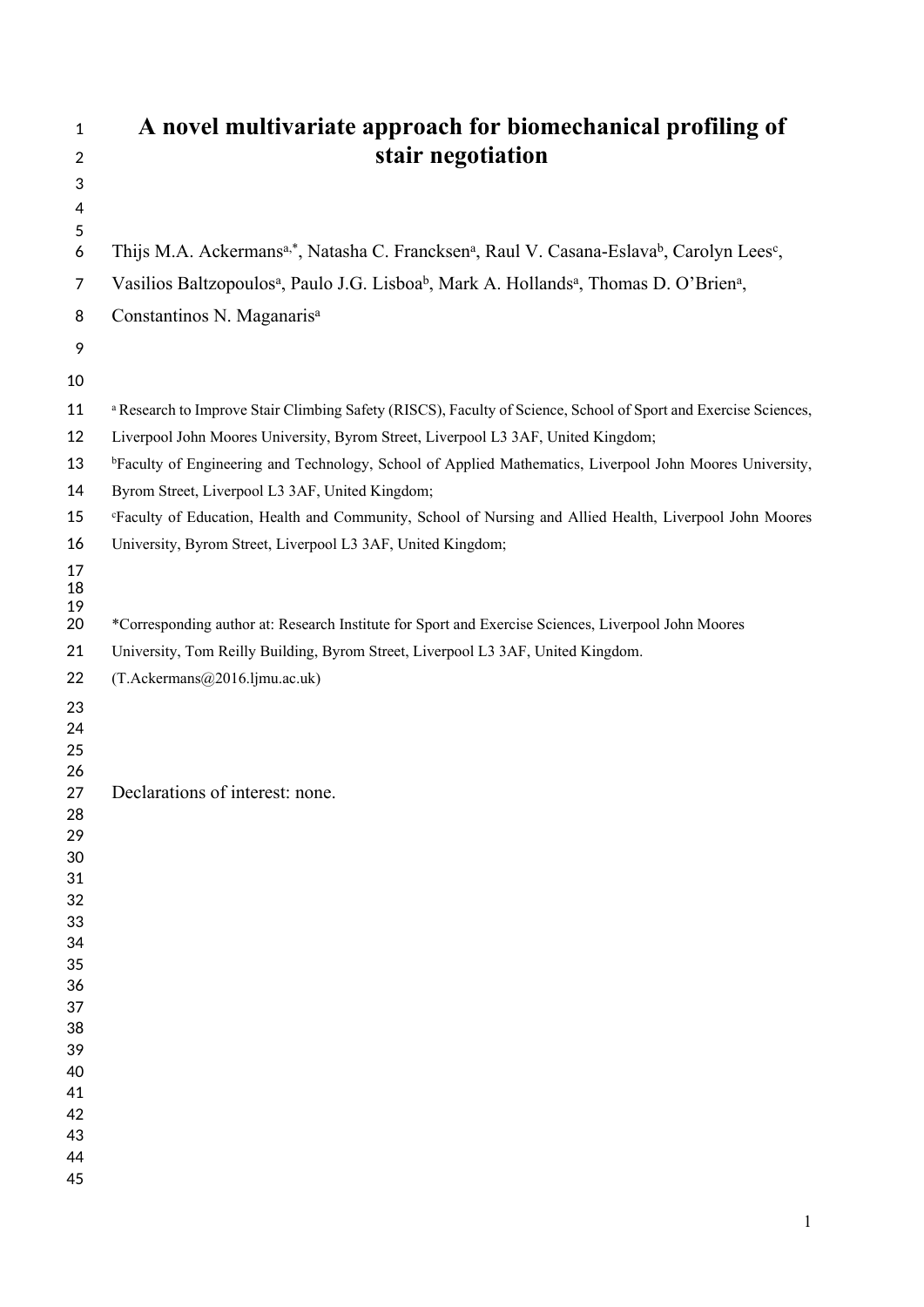#### **Abstract**

 Stair falls, especially during stair descent, are a major problem for older people. Stair fall risk has typically been assessed by quantifying mean differences between subject groups (e.g. older vs. younger individuals) for a number of biomechanical parameters individually indicative of risk, e.g., a reduced foot clearance with respect to the stair edge, which increases the chances of a trip. This approach neglects that individuals within a particular group may also exhibit other concurrent conservative strategies that could reduce the overall risk for a fall, e.g. a decreased variance in foot clearance. The purpose of the present study was to establish a multivariate approach that characterises the overall stepping behaviour of an individual. Twenty-five younger adults (age: 24.5±3.3 y) and 70 older adults (age: 71.1±4.1 y) descended a custom-built instrumented seven-step staircase at their self-selected pace in a step-over-step manner without using the handrails. Measured biomechanical parameters included: 1) Maximal centre of mass angular acceleration, 2) Foot clearance, 3) Proportion of foot length in contact with stair, 4) Required coefficient of friction, 5) Cadence, 6) Variance of these parameters. As a conventional analysis, a one-way ANOVA followed by Bonferroni post-hoc testing was used to identify differences between younger adults, older fallers and non-fallers. To examine differences in overall biomechanical stair descent behaviours between individuals, k-means clustering was used. The conventional grouping approach showed an effect of age and fall history on several single risk factors. The multivariate approach identified four clusters. Three clusters differed from the overall mean by showing both risky and conservative strategies on the biomechanical outcome measures, whereas the fourth cluster did not display any particularly risky or conservative strategies. In contrast to the conventional approach, the multivariate approach showed the stepping behaviours identified did not contain only older adults or previous fallers. This highlights the limited predictive power for stair fall risk of approaches based on single-parameter comparisons between predetermined groups. Establishing the predictive power of the current approach for future stair falls in older people is imperative for its implementation as a falls prevention tool.

**Keywords:** stair descent; aging; fall risk; clustering; stepping behaviour

**\_\_\_\_\_\_\_\_\_\_\_\_\_\_\_\_\_\_\_\_\_\_\_\_\_**

**Abbreviations** *CoM: Centre of mass; CoP: Centre of pressure; CP: Cluster profile; PFLCS:*

*Proportion of foot length in contact with stair; K: Optimal number of clusters; NHS: National* 

*health service; RCOF: Required coefficient of friction; SD: Standard deviation; SSQ: Sum of* 

*squares*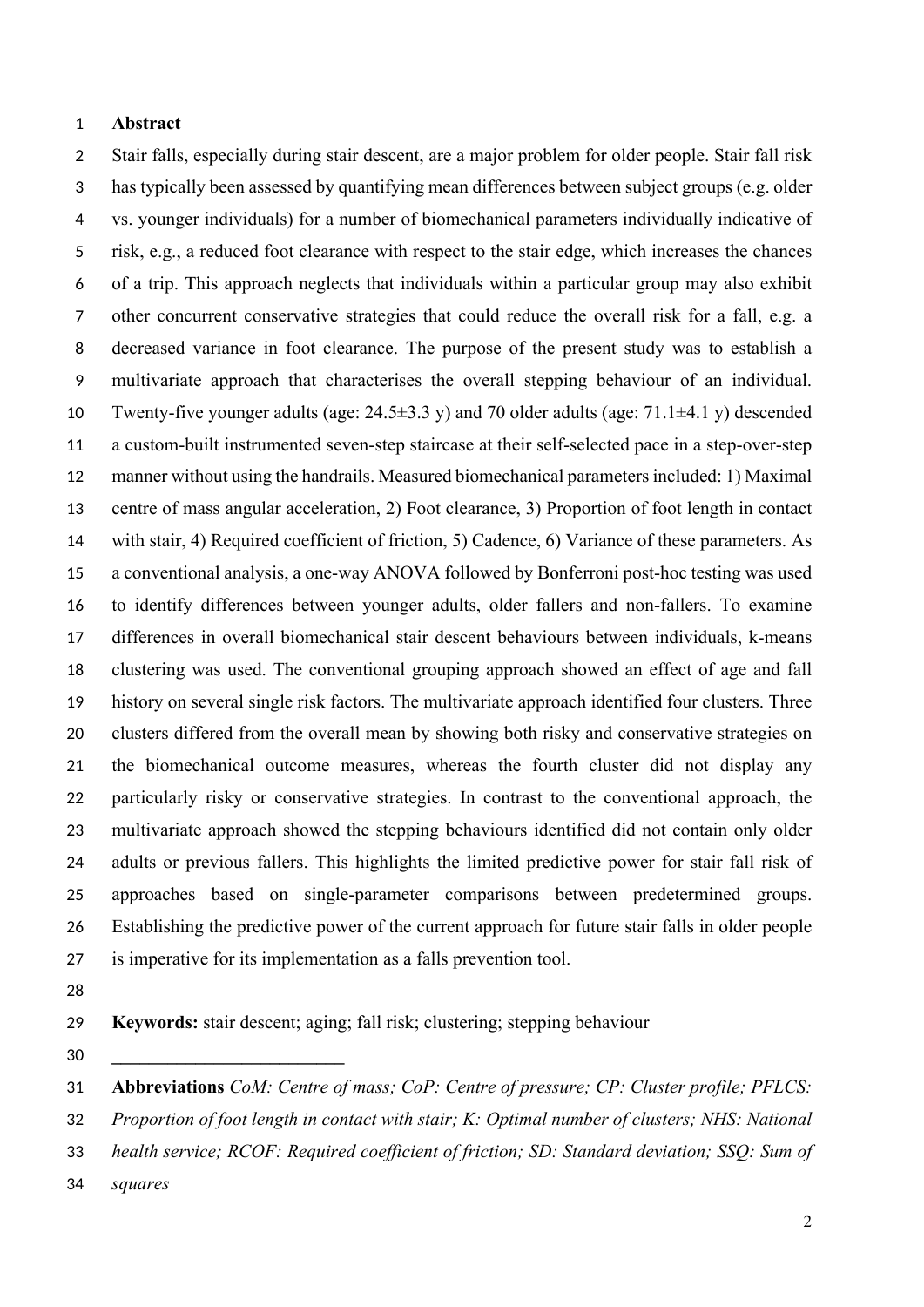#### **1. Introduction**

 Falls are a major problem for older adults, resulting in a significant financial and social cost to the individual and their caregivers. In addition, falls place escalating demands on the National Health Service (NHS) and the Social Care System (Scuffham and others 2003; Startzell and others 2000). The individual consequences of falling for an older adult include loss of independence and physical injury that could eventually lead to death (Scuffham and others 2003; Startzell and others 2000).

 Stair falls account for approximately 20% of all falls and are the leading cause of accidental death in older people (Jacobs, 2016; Startzell and others 2000). To better understand the mechanisms underlying stair falling in older people and develop evidence-based interventions for improving stair safety, stepping biomechanics has been studied extensively (Buckley and others 2013; Christina and Cavanagh 2002; Hamel and others 2005; Mian and others 2007a; Mian and others 2007b; Templer 1995; Zietz and others 2011). The approach typically adopted has been to compare predetermined groups, for example older vs younger individuals (Christina and Cavanagh 2002; Hamel and others 2005; Mian and others 2007a; Mian and others 2007b), and fallers vs non-fallers (Zietz and others 2011), for given biomechanical parameters indicative of risk. For stair descent, which accounts for approximately 75% of all stair falls (Svanström 1974) a fall may be caused by trip, slip or loss of the centre of mass (CoM) control when stepping down (Templer 1995). Research indicates that the risk for a trip increases when the foot clearance from the step edges decreases or the variability of foot clearance increases (Hamel and others 2005; Roys 2001). It has also been shown that a decreased proportion of foot length in contact with the stair or increased required coefficient of friction (RCOF) increases the risk for a slip when placing the foot on the step (Christina and Cavanagh 2002; Roys 2001). The risk for a loss of CoM control increases when the centre of mass (CoM) acceleration increases or with an increased separation of the CoM and the centre of pressure (CoP) when stepping down (Buckley and others 2013; Mian and others 2007a; Mian and others 2007b; Templer 1995).

 In several studies, older adults displayed not only riskier strategies, but also more conservative strategies when descending stairs. For example, high risk older adults have been found to display not only a decreased foot clearance, which increases fall risk, but also a decreased cadence, which indicates a more conservative strategy that could reduce the risk for a fall (Zietz and others 2011). Buckley (2013) showed that the increased risk for a fall due to a diminished ability to generate high eccentric ankle torques of older adults was accompanied by a reduced peak downwards CoM velocity, a more conservative strategy that could reduce the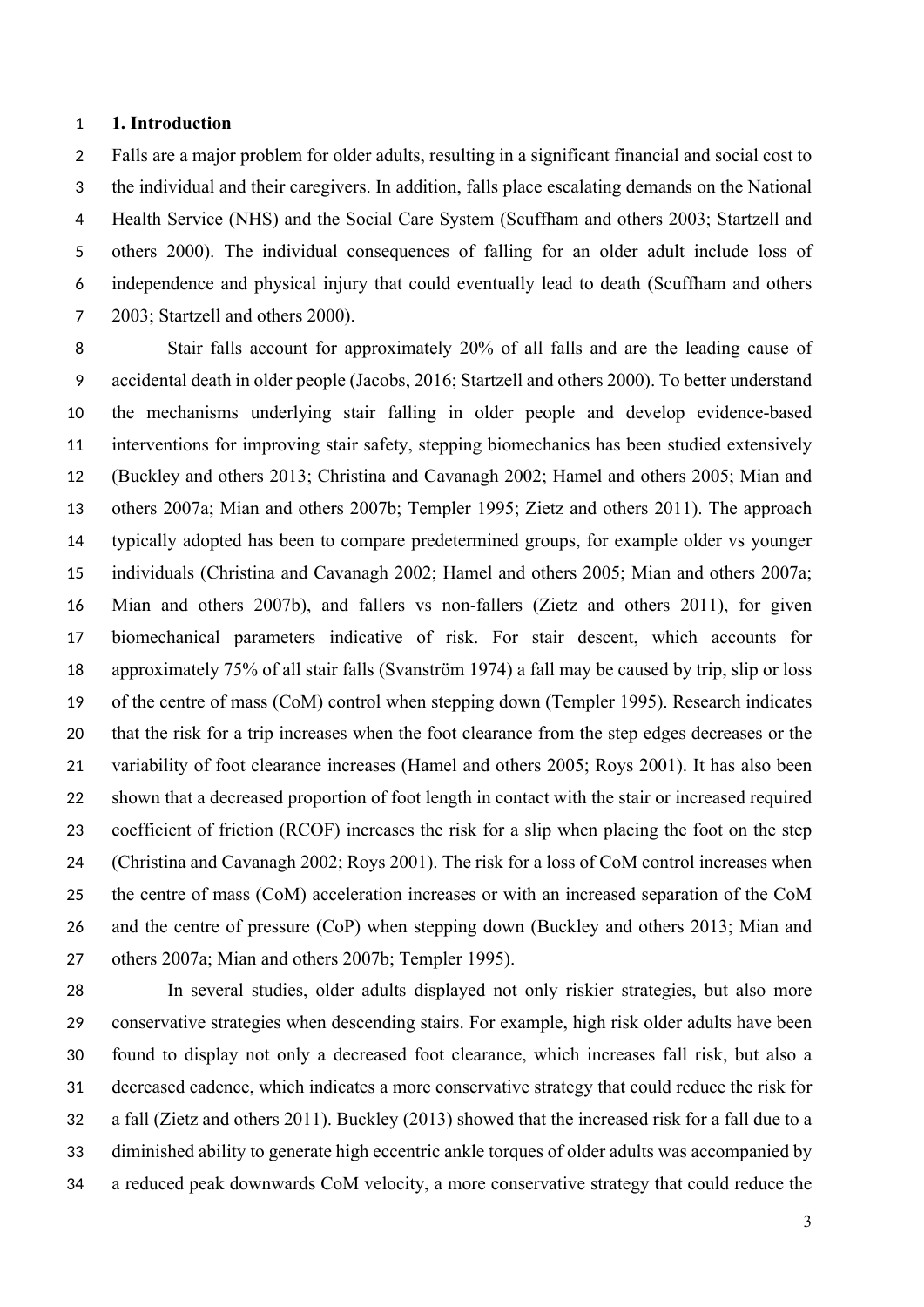risk for a fall (Buckley and others 2013). In these examples, the conservative strategies adopted might mitigate the effect of the risky strategies and preserve stair safety. However, to generalise such a conclusion to a whole subject group assumes that both the riskier and more conservative strategies, identified by the inter-group comparisons, are displayed by the same individuals in the groups. At present, there is no evidence that the individual in a group with, for example, the smallest foot clearance is the same individual with the smallest variance in foot clearance. Therefore, individual stepping behaviour should be determined based on multiple parameters reflecting both risk and safety on stairs. However, such an approach has never been pursued before.

 The purpose of the present study was to establish a multivariate approach for profiling individual stair negotiation behaviour during stair descent, avoiding the limitations introduced by comparing mean values of single outcome measures between predetermined groups.

#### **2. Methods**

#### *2.1 Participants*

16 Twenty-five younger adults (age:  $24.5\pm3.3$  y; body height:  $1.74\pm0.06$  m; body mass:  $70.1\pm8.4$  kg; mean and standard deviation (SD)) and 70 older adults (age: 71.1±4.1 y; body height: 1.68±0.08 m; body mass: 68.8±14.2 kg) participated in the study. All participants lived independently and were recruited from the local community of Liverpool, UK. Participants were excluded if they could not descend stairs in a step-over-step manner, or were using the handrails or any other aid to descend the stairs. Written informed consent was obtained from all participants after the procedures and possible risks of the study were explained. The study was approved by the NHS research ethics committee in the UK (IRAS ID: 216671) and was conducted in accordance with the Declaration of Helsinki.

### *2.2 Staircase configuration*

 The measurements were conducted on a custom-built instrumented seven-step staircase with four force platforms (1080Hz, 9260AA, Kistler AG, CH) embedded in the lower four steps (3- 6) (Fig. 1). Kinematics were obtained using a 24 infrared camera system (120Hz, Vicon, Oxford Metrics, UK). The staircase configuration was set to represent a typical private home staircase in agreement with the building regulations in the UK (British-Standards-Institute 1984; Department-of-the-Environment-and-The-Welsh-Office 1992), with the rise (the vertical distance from one step to the next) set at 20 cm and the 'going' or run (the horizontal distance between the edges of adjacent steps) at 25 cm, resulting in a pitch of 38.7 degrees. Handrails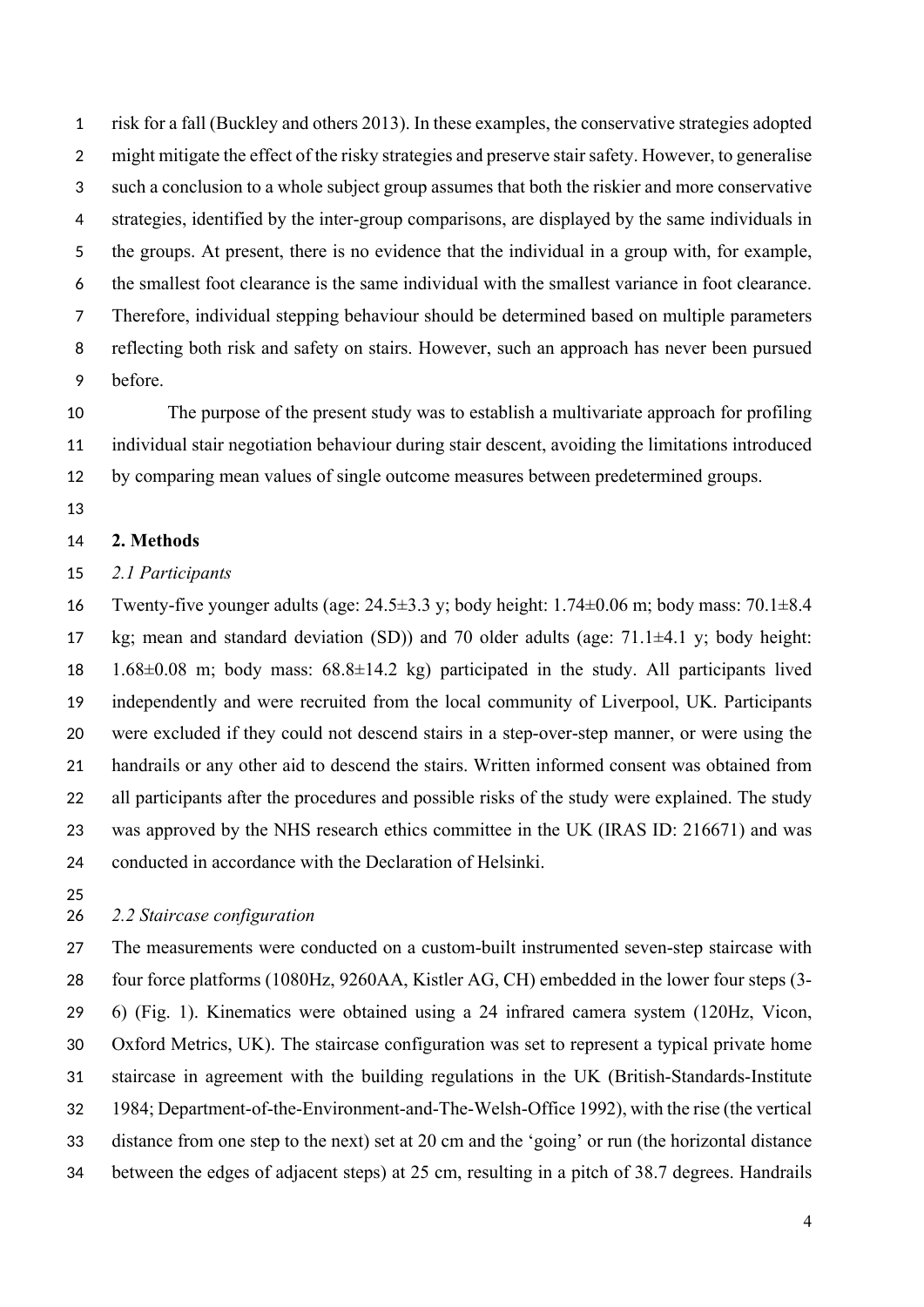on both sides of the staircase were in place during all tests (Fig. 1). The steps of the staircase as well as the top landing and walkway were independent structures (Fig. 1). The position of the top landing was fixed and the walkway was secured on the floor when placed in the desired position (i.e. the wheels were raised from the floor, so the wooden structure rested on the floor). The metal framework of the different steps was then connected by bolts to the top landing on one side, to the walkway on the other side, and to each other. As a result, the structures did not separate or roll away from each other.

- 
- 

#### **[Please insert 'Figure 1' here]**

*2.3 Procedures*

 Participants descended the instrumented staircase at their self-selected pace in a step-over-step manner (i.e. alternative limb lead on each step) without using the handrails. Following a familiarisation trial we found that descending stairs step-over-step without handrail usage would not have been the self-selected strategy for some individuals. However setting the above constraints was necessary to standardise the task between individuals. Trials were performed with participants clothed in tight fitting Lycra shorts and shirt and wearing their own comfortable shoes (no boots, heels or sandals). All participants were fitted in a five point safety harness, which was attached to the overhead belay safety system. A trained member of the research team was attached to a rope on the floor and operated the rope of the belay system. The member of the research team made sure there was no tension in the rope and the rope was always behind the participant during the measurements. To allow familiarisation with the experimental setup and safety harness, participants performed up to five practice trials. After familiarisation, participants performed five more trials with the final three trials used for analysis. All participants had a break after the familiarization trial and were allowed to take as many breaks as they wanted during the following trials to avoid fatigue. In all trials, participants executed at least one step approaching the top of the stairs before stepping down and at least one step at the lower level away from the stairs.

## *2.4 Data analysis*

 Full body kinematics were obtained using a 15 segment (head, thorax, pelvis, upper arms, lower arms, hands, thighs, shanks, feet) full-body six-degree of freedom kinematic model defined by 76 reflective markers (diameter 14 mm). The segmental data were based on Dempster's regression equations (Dempster 1955) and used geometrical volumes to represent each segment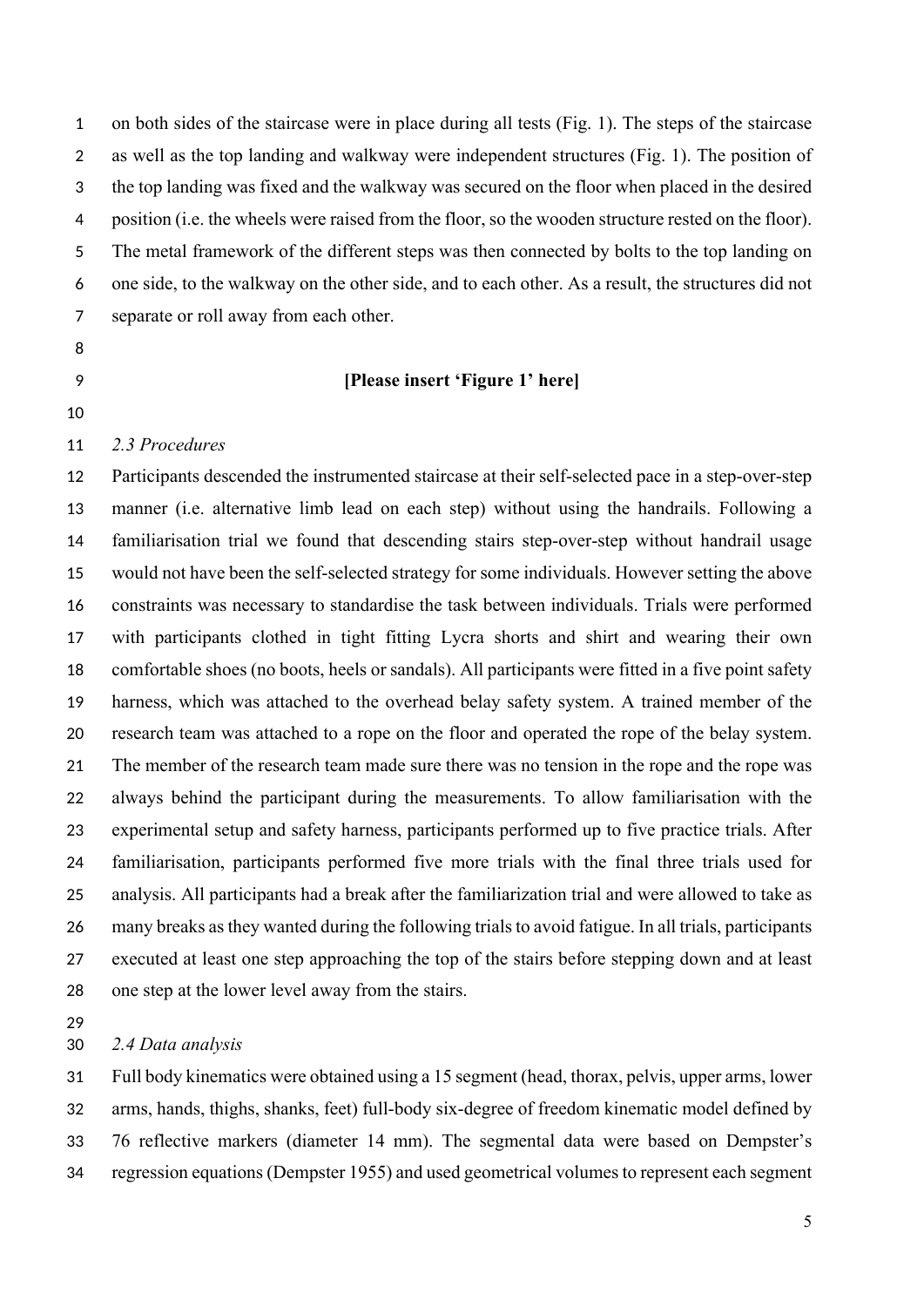(Hanavan 1964). The position of the whole body CoM was estimated as the weighted sum of the various body segments using Visual3D (C-Motion, Germantown, USA). For further analysis all kinetic and kinematic data were filtered using a low-pass fourth order Butterworth filter with a cut-off frequency of 6 Hz. The gait events were determined using force plate data. Kinetic and kinematic data were analysed to determine the following outcome measures:

 i. *Maximal CoM angular acceleration*. This parameter reflects the ability to control the body against gravity as it descends and a higher acceleration is associated with a greater fall risk. The parameter takes both the CoM-CoP separation and the CoM acceleration into account, which are two known risk factors for a stair fall (Buckley and others 2013; Mian and others 2007a; Mian and others 2007b; Templer 1995). The angular acceleration was calculated for the angle (*a)* between the CoM and CoP position of the trailing leg (Fig. 2A). The maximal angular acceleration of the CoM was obtained as the peak value during the swing phase for steps 3-5 for all three trials as these represent steady state steps (McFadyen and Winter 1988). The mean value of maximal CoM angular acceleration across the three trials was considered for further analysis.

- 
- 

#### **[Please insert 'Figure 2' here]**

 ii. *Foot clearance*. This parameter reflects trip-induced fall risk, where a smaller foot clearance is associated with a greater fall risk. The foot clearance was calculated by manually digitising the two-dimensional outline of the subject's shoe, which was obtained by taking a picture of the subject's shoe outline drawn on an A4 paper (Fig. 3A), using ImageJ (National Institutes of Health, Bethesda, USA). The coordinates of up to 600 virtual markers representing the individual shoe sole outline were then calculated in Matlab (R2018a, The Mathworks, Natick, USA) (Fig. 3B). The position of three markers fixed on the shoe of the subject (first metatarsophalangeal joint, fifth metatarsophalangeal joint and calcaneus lateralis) were digitized in the two- dimensional drawing and using the static measurement, which included the position of the three markers in a three-dimensional space, the position of the virtual outline of the shoe relative to the markers could be determined. The virtual outline of the shoe was then projected in the movement trials, again relative to the three markers (Fig. 3C). The foot clearance was obtained during the swing phase when the virtual shoe outline of the leading limb passed the vertical position (*a*) of the step edge up until the outline passed the horizontal position of the step edge (*b)* (Fig. 3D). The minimal clearance of the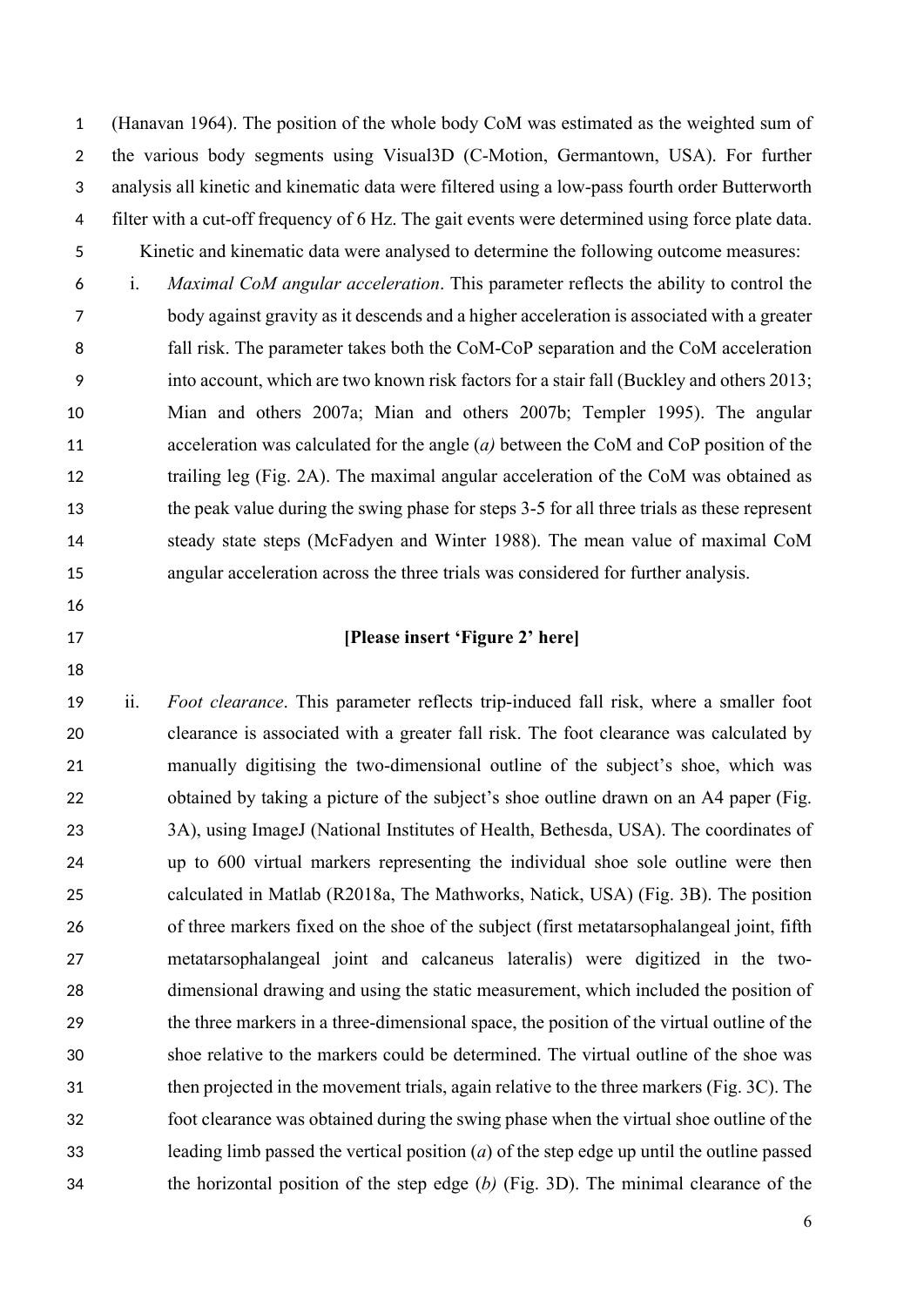virtual shoe (dashed arrow in Fig. 3D) was determined within this time frame (*green* shaded area in Fig. 3D) and thus, could be the horizontal foot clearance, the vertical foot clearance or a resultant of the two in-between. The minimal foot clearance was determined for steps 1-5 in all three trials. The mean value across the three trials was considered for further analysis.

### **[Please insert 'Figure 3' here]**

 iii. *Proportion of foot length in contact with stair (PFLCS).* This parameter reflects slip- induced fall risk due to foot positioning relative to the step edge, where a reduced PFLCS is associated with a greater fall risk. PFLCS was calculated using the rigid virtual shoe outline introduced above (orange line in Fig. 2B), which was not influenced by foot deformation, at touch-down on steps 3-6 for all three trials (Fig. 2B). The parameter was calculated using the distance of the horizontal projection of the most posterior aspect (distance x) and the most anterior aspect (distance y) of the virtual shoe outline to the step edge (Fig. 2B). The PFLCS was calculated as a percentage using the 17 following equation:  $PFLCS = (distance x / (distance x + distance y)) * 100%$  (Fig. 2B). The mean value of PFLCS across the three trials was considered for further analysis.

- iv. *Required coefficient of friction (RCOF).* This parameter also reflects propensity for a slip between the shoe-surface interaction, as a higher friction is associated with a greater fall risk. It was calculated by dividing the resultant shear force (vector sum of the mediolateral and antero-posterior force) by the vertical force at each sample in time (Christina and Cavanagh 2002). The peak RCOF was determined during the loading phase of stance on steps 3-5 for all three trials using Visual3d (C-Motion, Germantown, USA) after a threshold of 50 N for the vertical force was exceeded to prevent erroneous results (Buczek and others 1990; Christina and Cavanagh 2002). The mean value of RCOF across the three trials was considered for further analysis.
- v. *Cadence*. Descending stairs fast may result in a fall as an increased speed could negatively modify the four parameters above. The duration of one gait cycle was obtained for the right and left limb. Cadence was calculated as the average for the left and right limb for the three trials and the mean value was considered for further analysis. vi. In addition to the five biomechanical parameters listed (i-v), *the trial-to-trial variance*  values of these parameters for the three trials were calculated for each step separately. Higher variance between trials may indicate a person's inability to maintain a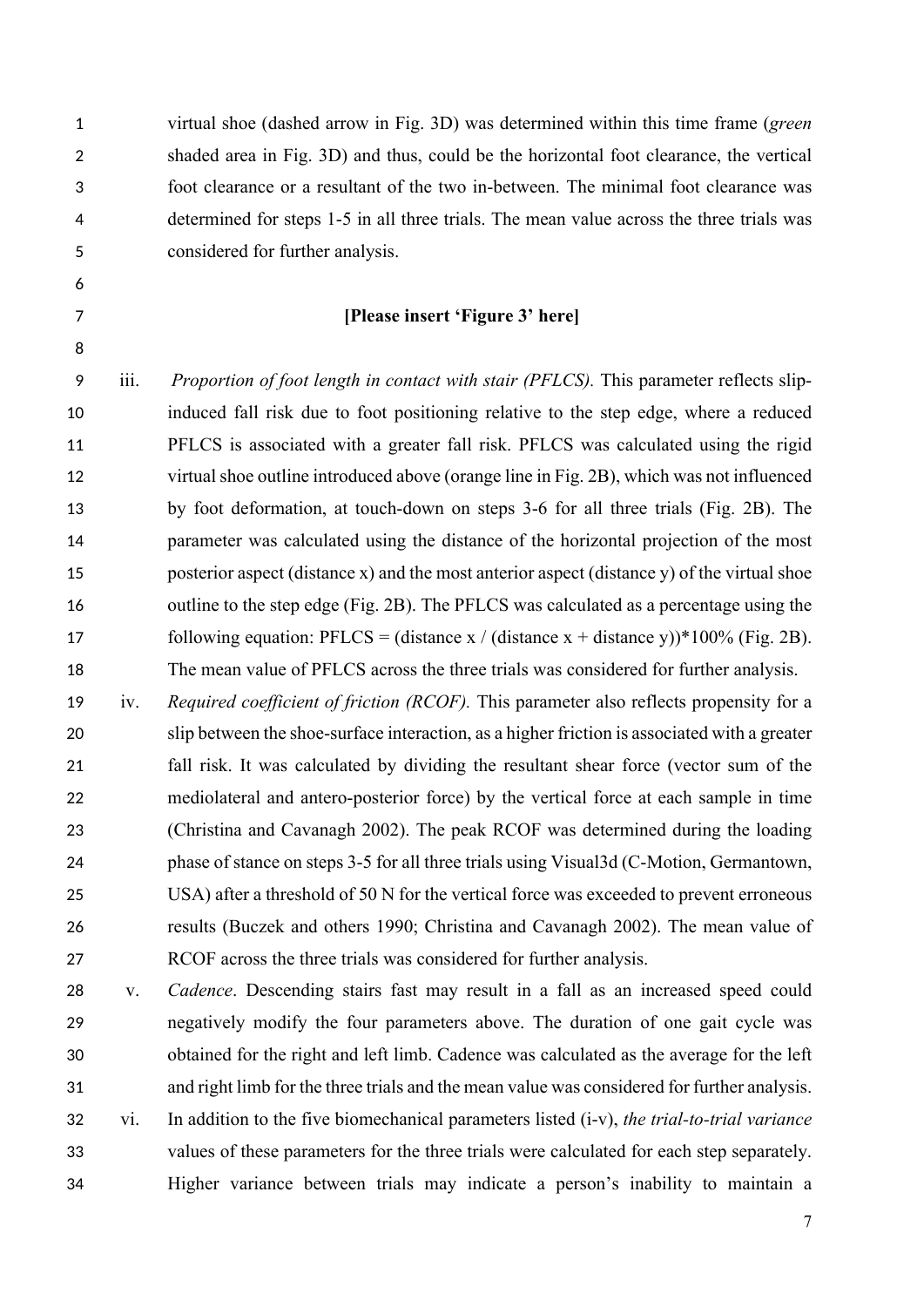steady/safe movement pattern, which increases the risk for a fall (Hausdorff and others 2001). The trial-to-trial variance values for the steps were averaged and the mean value for each parameter (i-v) was used for further analysis.

#### *2.5 Statistics*

 To investigate differences between the multivariate clustering approach and the common approach of single parameter comparisons using average group data, the analysed older adults were first classified into two groups (older fallers and older non-fallers) based on the occurrence of a fall in the past 12 months. A fall was self-reported and defined as an event that resulted in a person coming to rest inadvertently on the ground or floor or other lower level. A one-way analysis of variance (ANOVA) followed by Bonferroni post-hoc testing was used to identify differences in the biomechanical outcome measures between younger adults, older fallers and older non-fallers.

 To examine differences in biomechanical stair descent behaviours between individuals (independent of age or fall history) k-means clustering was applied, a method that is typically used to differentiate categories or profiles (Lisboa and others 2013). First, the mean value of every participant for all outcome measures (i-vi) separately was normalised using Z score transformation. The method used to determine the appropriate number of k was the SeCo framework (Lisboa and others 2013), which has been previously described in detail (Casana- Eslava and others 2017; Chambers and others 2013; Lisboa and others 2013). Briefly, for a 21 range of k values  $(k = 2-10)$ , which represent the possible number of clusters created, K-means clustering was performed on the data 500 times. The centres of each cluster were reinitialised for each iteration. The total within cluster Sum of Squares (SSQ), which is a measure of separation, was calculated for each solution and the top 10% of these solutions was selected by the within cluster SSQ. The stability measure, the pairwise Cramérs' V statistic, was calculated for every pair of clustering solutions. This was used to determine the highest value of k before the stability of the clustering solutions breaks down. The Separation Concordance (SeCo) map that combined the separation and stability measure of these solutions was produced to determine the optimal number of clusters (k). To visualise the clusters in a three-dimensional space, a principal components analysis (PCA) was executed on the dataset and the first three principal components were plotted after the k-means clustering was completed. Furthermore, 32 to examine differences in the composition of each cluster, the cluster profiles  $(CP = (Mean_{cluster})$ 33 – Mean<sub>overall</sub>) /  $SD<sub>overall</sub>$  were calculated for all outcome measures with a threshold set at 0.5.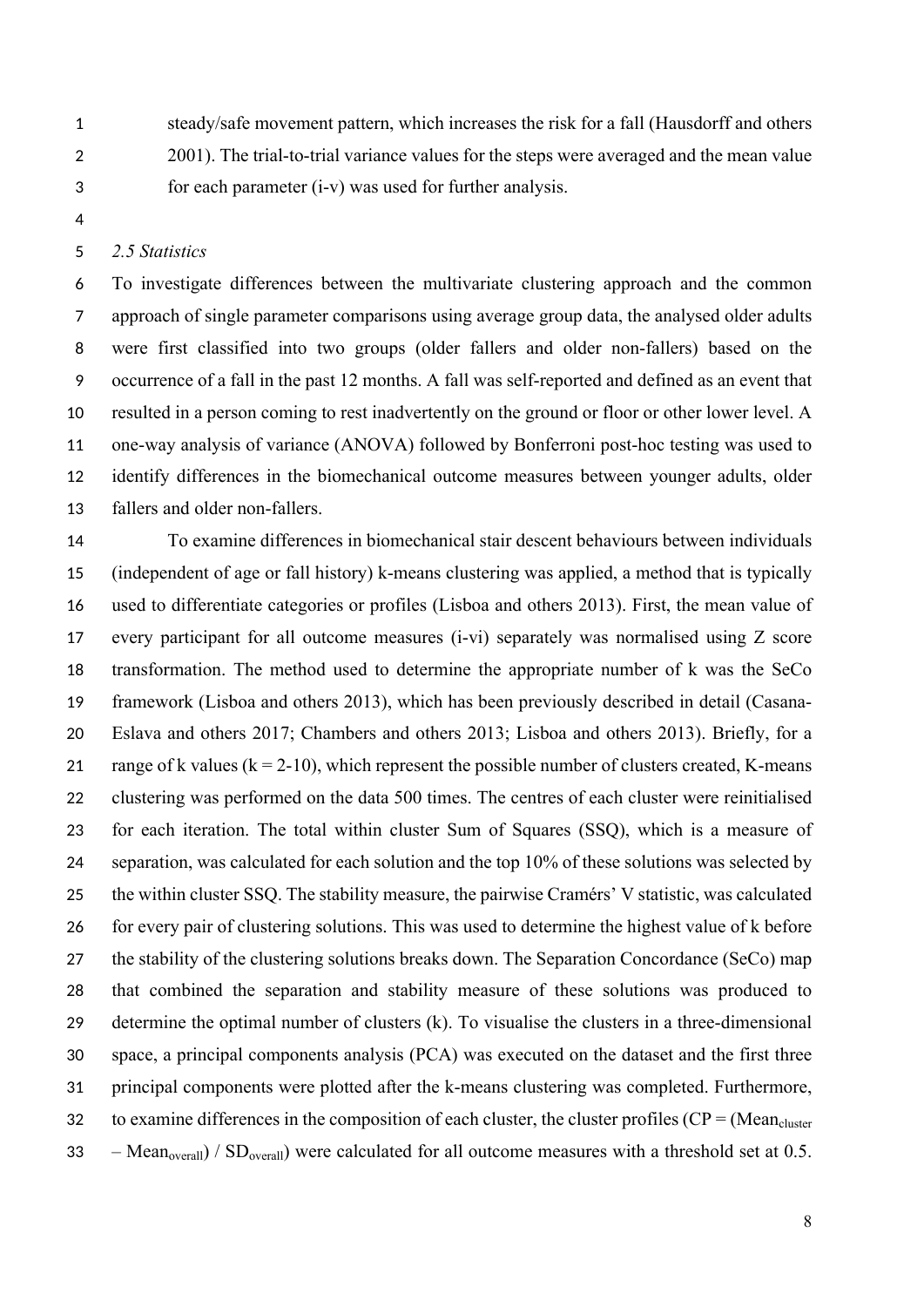Statistical analyses were performed using SPSS (version 24, SPSS Inc., California, USA) and 2 Matlab (R2018a, The Mathworks, Natick, USA). The significance level was set at  $\alpha = 0.05$ .

## 

### **3. Results**

5 The one-way ANOVA revealed a group effect (p<0.05) for foot clearance, variance in foot clearance, PFLCS, variance in PFLCS, RCOF and variance in RCOF (Table 1). The post-hoc analysis (Table 1) revealed lower (p<0.05) mean and variance in foot clearance in younger 8 adults compared to older fallers. In addition, the younger adults showed greater  $(p<0.05)$  variance in PFLCS and lower RCOF compared to the older non-fallers. The older fallers and 10 older non-fallers showed greater ( $p \le 0.05$ ) PFLCS compared to the younger adults. There were no statistical differences between older fallers and non-fallers.

- 
- 

#### **[Please insert 'Table 1' here]**

 The stability and separation of the specified values of k, displayed in the SeCo map 16 (Fig. 4), revealed that  $k=4$  was the optimal number of clusters for the present dataset. This was in agreement with the visualization of the clusters using the first three principal components of the PCA, showing four segmenting clusters in the 3D environment (Fig. 5). All four clusters contained younger adults, older non-fallers and older fallers (Table 2). The CP (Table 3) with a threshold set at 0.5 revealed that cluster 1 differed from the overall mean by showing a higher 21 CoM angular acceleration (CP = 1.19), more variance in CoM angular acceleration (CP = 1.48), 22 lower RCOF (CP= -0.61) and a higher cadence (CP = 0.57). Cluster 2 differed from the overall 23 mean by showing a higher foot clearance ( $CP = 0.85$ ), more variance of RCOF ( $CP = 0.52$ ) and 24 a lower cadence (CP = -0.82) (Table 3). Cluster 3 differed from the overall mean by showing 25 a higher foot clearance ( $CP = -0.57$ ), less PFLCS ( $CP = -0.59$ ), more variance in PFLCS ( $CP$  $26 = 1.22$ ), less RCOF (CP = -0.66), higher cadence (CP = 1.21) and more variance in cadence (CP = 2.60) (Table 3). In contrast, cluster 4 did not exceed the threshold and therefore did not show detectable differences in any of the parameters compared to the overall mean (Table 3).

- 
- 

#### 

## **[Please insert 'Table 2, 3 and Figure 4, 5' here]**

**4. Discussion**

 This study aimed, for the first time, to establish a multivariate approach that characterises the stair negotiation behaviour during stair descent based on multiple factors that include both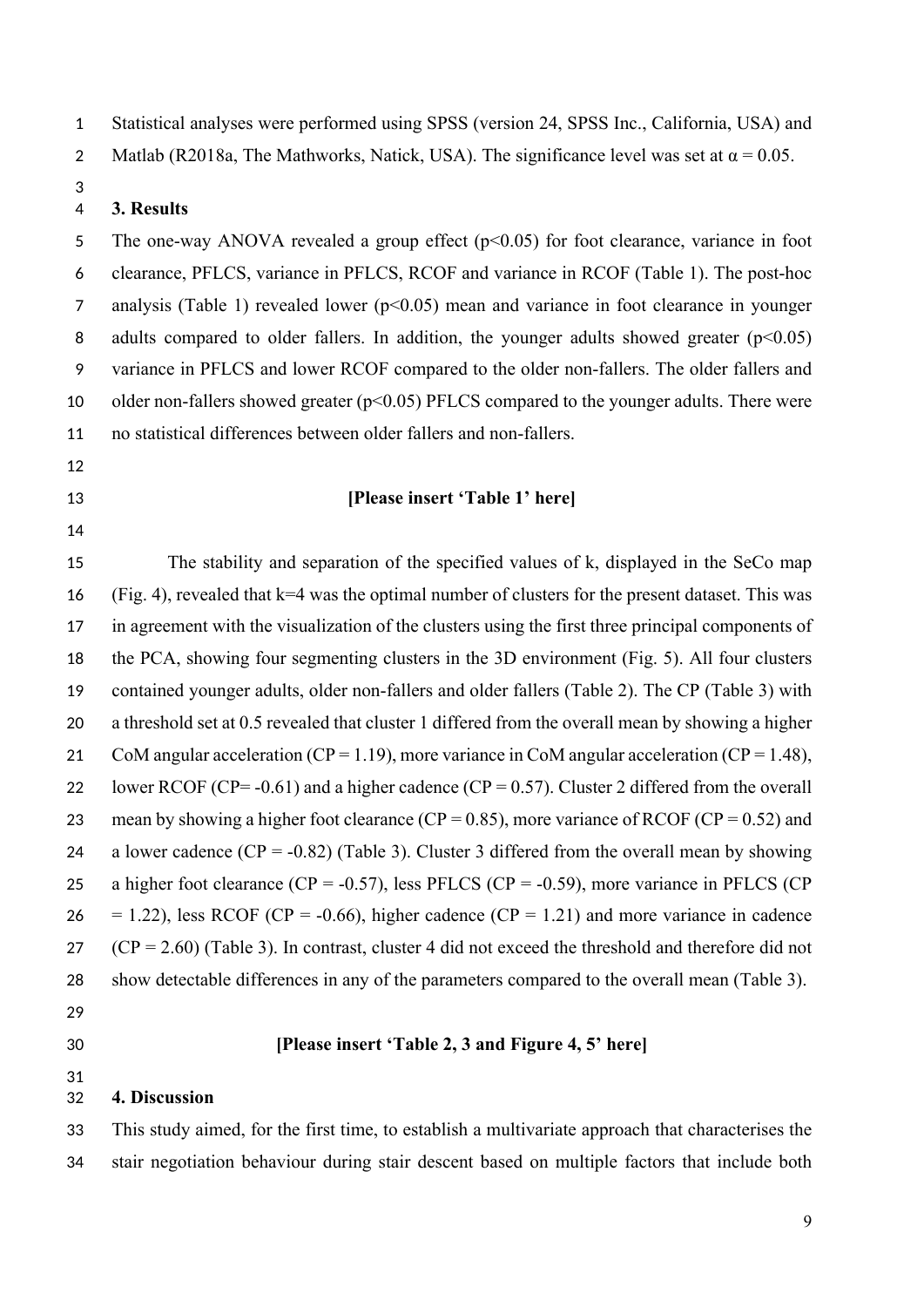biomechanically risky and conservative strategies. Four clusters were identified. Clusters 1-3 differed from the overall mean by showing both risky and conservative strategies on the biomechanical outcome measures, whereas cluster 4 did not display any particularly risky or conservative strategies in the biomechanical outcome measures compared to the overall mean. In contrast to the common approach of comparing single parameters between groups that showed an effect of age and fall history on several individual risk factors (Table 1), the multivariate approach showed that none of the clusters contained only (or all) older non-fallers or older fallers (Table 2). Instead, older fallers and older non-fallers were spread over the four clusters, as they did not present a similar particularly risky overall behaviour that would group them in the same cluster.

#### *4.1 Traditional group comparisons*

 The commonly used comparisons between age and fall history groups showed that ageing had an impact on stair biomechanics during stair descent. The older adults who had a previous fall showed more variance in foot clearance compared to the younger adults (younger adults: 36.5 vs. older fallers: 68.2), which is a known risk factor for a trip on stairs (Hamel and others 2005). Moreover, the older adults who had not had a previous fall showed a greater RCOF compared 18 to the younger adults (younger adults:  $0.10 \mu$  vs. older non-fallers:  $0.11 \mu$ ); these increased frictional demands for the older adults might put them at a greater risk of a slip (Christina and Cavanagh 2002). These findings are in line with current literature showing that older adults display a more risky behaviour in several biomechanical outcome measures during stair descent (Christina and Cavanagh 2002; Hamel and others 2005; Mian and others 2007a; Mian and others 2007b). For the younger adults these biomechanical parameters indicate a more conservative strategy that could reduce the fall risk. In addition to the risky strategies above, the older adults had a greater foot clearance (younger adults: 20.1 mm vs. older non-fallers: 24.8 mm vs. older fallers: 29.8 mm), higher PFLCS (younger adults: 80.7 % vs. older non- fallers: 85.1 % vs. older fallers: 85.9 %) and less variance in PFLCS (younger adults: 18.4 vs. older non-fallers: 12.6 vs. older fallers: 15.2) than the younger adults. These are all biomechanical factors that indicate a more conservative strategy for the older adults compared to the younger adults and could potentially reduce the fall risk (Hamel and others 2005; Roys 2001). Furthermore, contrary to the differences in stair biomechanics between high risk and low risk older adults reported by Zietz (2011), our results revealed that a previous fall, which on its own is a risk factor for a future fall (Startzell and others 2000), had no impact on stair biomechanics (Table 1) (Zietz and others 2011). This discrepancy might suggest that the older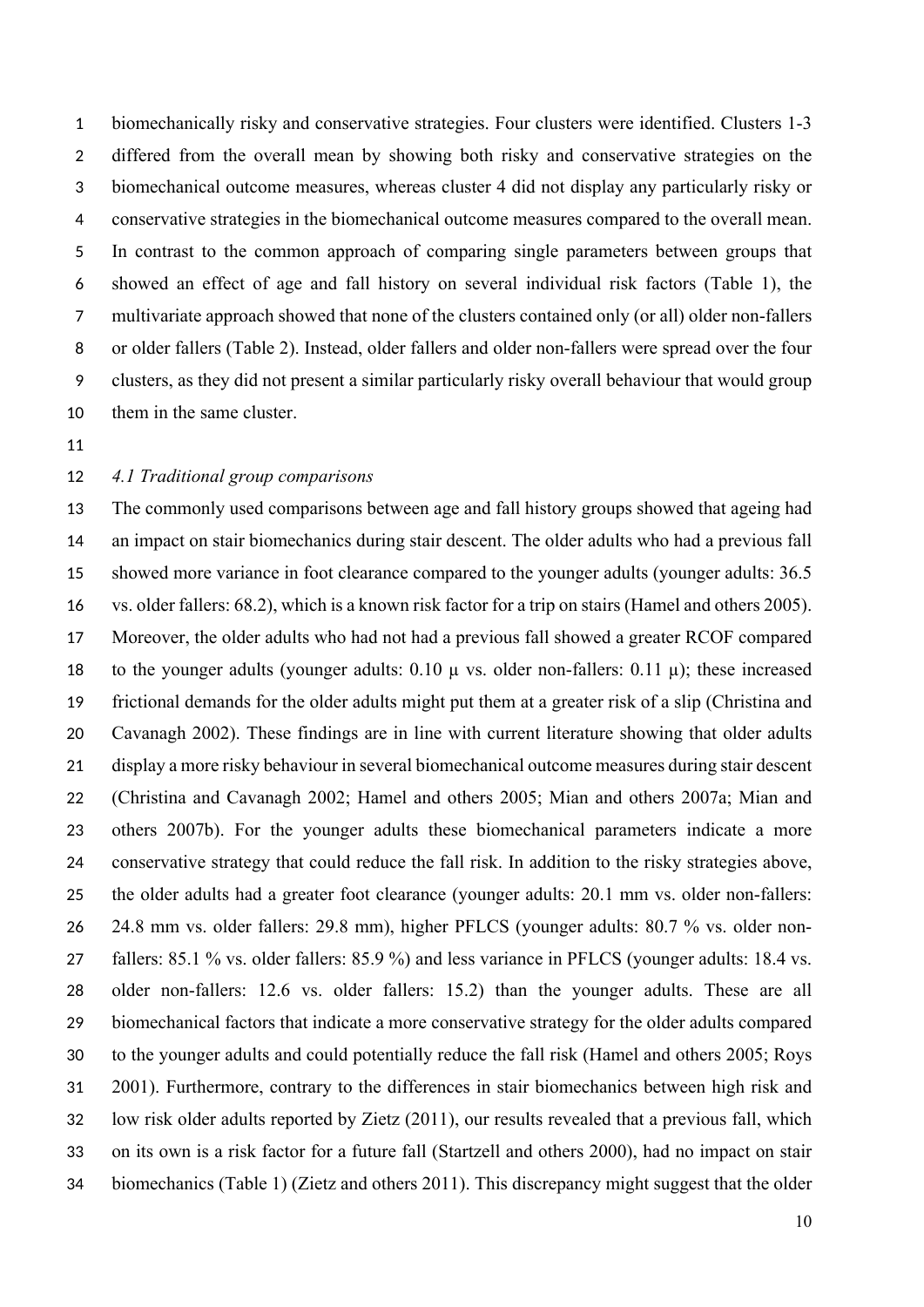fallers in the present study did not adopt more conservative stepping strategies during stair descent compared to older non-fallers. The results of the group comparisons suggest that both older and younger adults adopted not only biomechanically risky strategies, but also biomechanically conservative strategies that could mitigate the overall falling risk. However, based on these group means it cannot be established whether the individuals who adopted a riskier strategy, based on one parameter within a group, were the same individuals who adopted a more conservative strategy for another parameter.

#### *4.2 Novel multivariate approach*

 The current multivariate clustering approach circumvents the above limitation and allows identification of the specific biomechanically risky and safer strategies that a particular individual exhibits. Three individual clusters (1-3) differed from the mean behaviour considering both the risky and the conservative strategies displayed. Cluster 1 differed from the mean by displaying a greater peak and variance in CoM angular acceleration, which both increase the risk for an of loss of CoM control when stepping down (Buckley and others 2013; Mian and others 2007a; Mian and others 2007b; Templer 1995). The greater cadence compared to the overall mean could increase the risk for a slip, trip or loss of CoM control. However, these riskier strategies were accompanied by a smaller RCOF, which is a more conservative strategy that could mitigate the risk for a slip (Christina and Cavanagh 2002). Cluster 2 differed from the mean by displaying more variance in the RCOF. More variance indicates a person's inability to maintain a steady movement pattern and could result in a slip (Hausdorff and others 22 2001). However, this increased risk for a slip was accompanied by a lower cadence, which is a more conservative strategy (Hamel and others 2005; Roys 2001), and a greater foot clearance, which decreases the risk for a trip. Cluster 3 was at increased risk for a trip due to a smaller foot clearance compared to the overall mean (Hamel and others 2005). There were also lower mean and variance values for PFLCS indicating a greater risk for a slip when placing the foot on the step (Roys 2001). In addition, cluster 3 had greater mean and variance values for cadence, which indicate an increased risk for a trip, slip or loss of CoM control. However, these differences in cluster 3 were accompanied by one conservative strategy when compared to the overall mean, namely a decreased RCOF that reduces the risk for a slip (Christina and Cavanagh 2002). Cluster 4 did not show any great differences from the overall mean. Therefore, cluster 4 did not show anything particularly risky, but also did not show any particularly conservative compensations. These findings show that the stair negotiation behaviour is based on a mix of biomechanically risky and safer strategies.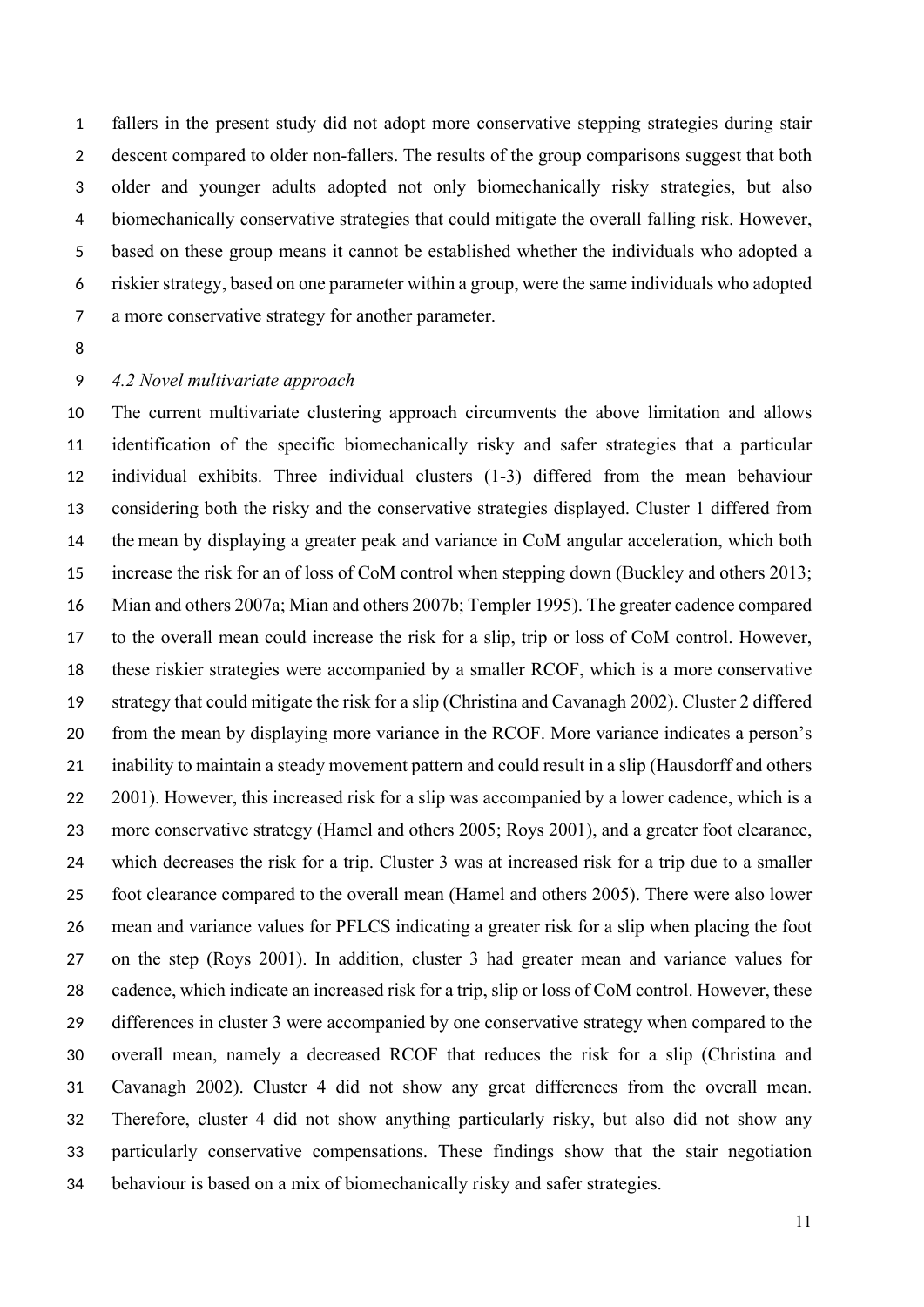Furthermore, the four behaviours all contained older adults who had previously fallen (cluster 1: 3; cluster 2: 13; cluster 3: 2; cluster 4: 9; total 27 older fallers), at least one older adult who did not have a previous fall (cluster 1: 9; cluster 2: 17; cluster 3: 5; cluster 4: 12; total 43 older non-fallers) and at least one younger individual (cluster 1: 8; cluster 2: 1; cluster 3: 1; cluster 4: 15; total 25 younger adults) (Table 2). Therefore, we conclude that the younger adults, the older adult non-fallers and the older adult fallers did not present a similar overall behaviour per group that would assign them in the same cluster. This is in marked contrast with the commonly used grouping methods that differentiate cohorts based on fall-history and age to compare mean values for single outcome measures. The current approach allows profiling of overall stair fall risk based on multiple risky and conservative stepping strategies exhibited by the stair user.

 The measurements of the present study were conducted on an experimental staircase using a safety harness in a lab environment, which differs from private home staircases and this might have had psychological effects on the stair performance of the participants. However, since the participants familiarised themselves with the experimental staircase and all were confident to negotiate the experimental staircase, we do not believe this was a substantial limitation.

 At present, we are not able to quantify the effectiveness of the compensations or to determine which of the combined behaviours is safer for the older adults. Additionally, we are unable to state whether older adults who display no risky behaviour, but show an 'average' behaviour in all parameters (cluster 4), are at less risk for a fall. To reach this important conclusion, future research should implement the current method on older participants and link the clusters with some relevant metric for stair falls, for example number of stair falls and graded severity of the fall documented over a follow-up period. It is also important that further research aims to identify the specific functional deficits underpinning the biomechanically risky stepping strategies adopted, so that fall predictive and preventive programs can then be delivered to the older adults at risk.

#### **5. Conclusions**

 In conclusion, for the first time a multivariate approach was able to characterise stair descent behaviour. In contrast to commonly used single-parameter comparative approaches, it was found that the older fallers and older non-fallers were spread over the four stepping behaviours identified. Three of the four identified behaviours were found to be a combination of biomechanically risky and safer components, whereas one 'average' behaviour without any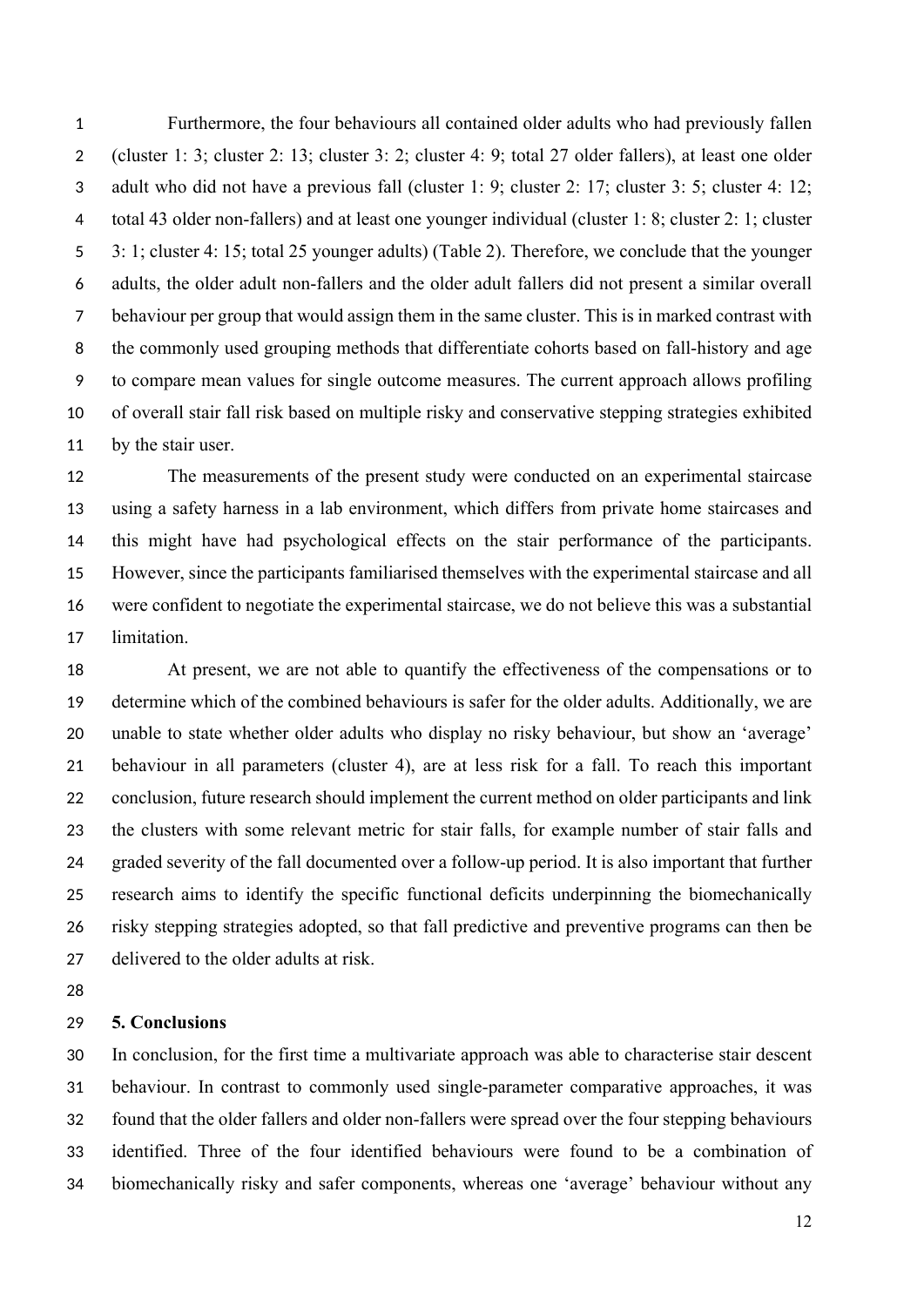particularly risky or safer characteristics was identified. Further research should implement this method on older adults using a longitudinal approach to identify the behaviours that can differentiate those who will go on to experience an actual stair fall from those who will not, so that targeted cost-saving interventions for improving stair safety in older individuals can then be designed and implemented. **Funding** This work was supported by a Liverpool John Moores University studentship. **Acknowledgements**  We would like to express our gratitude to Denis Holzer for his help with the calculations of foot clearance and proportion of foot length in contact with stair and to the members of the RISCS (Research to Improve Stair Climbing Safety) group of Liverpool John Moores University for their help during the data collection. **References** British-Standards-Institute. BS5395: Part 1: 1977: Stairs, Ladders and Walkways: Code for 18 the Design of Straight Stairs. BSI.; 1984 Buckley, J.G.; Cooper, G.; Maganaris, C.N.; Reeves, N.D. Is stair descent in the elderly associated with periods of high centre of mass downward accelerations? Experimental gerontology. 48:283-289; 2013 Buczek, F.L.; Cavanagh, P.R.; Kulakowski, B.T.; Pradhan, P. Slip resistance needs of the mobility disabled during level and grade walking. Slips, stumbles, and falls: pedestrian footwear and surfaces: ASTM International; 1990 Casana-Eslava, R.V.; Jarman, I.H.; Lisboa, P.J.; Martin-Guerrero, J.D. Quantum clustering in non-spherical data distributions. Neurocomputing. 268:127-141; 2017 Chambers, S.J.; Jarman, I.H.; Etchells, T.A.; Lisboa, P.J. Inference of number of prototypes with a framework approach to K-means clustering. International Journal of Biomedical Engineering and Technology 5. 13:323-340; 2013 Christina, K.A.; Cavanagh, P.R. Ground reaction forces and frictional demands during stair descent: effects of age and illumination. Gait & posture. 15:153-158; 2002 Dempster, W. Space requirements of the seated operator. Geometrical, kinematic, and mechanical aspects of the body with special reference to the limbs. Dayton, OH: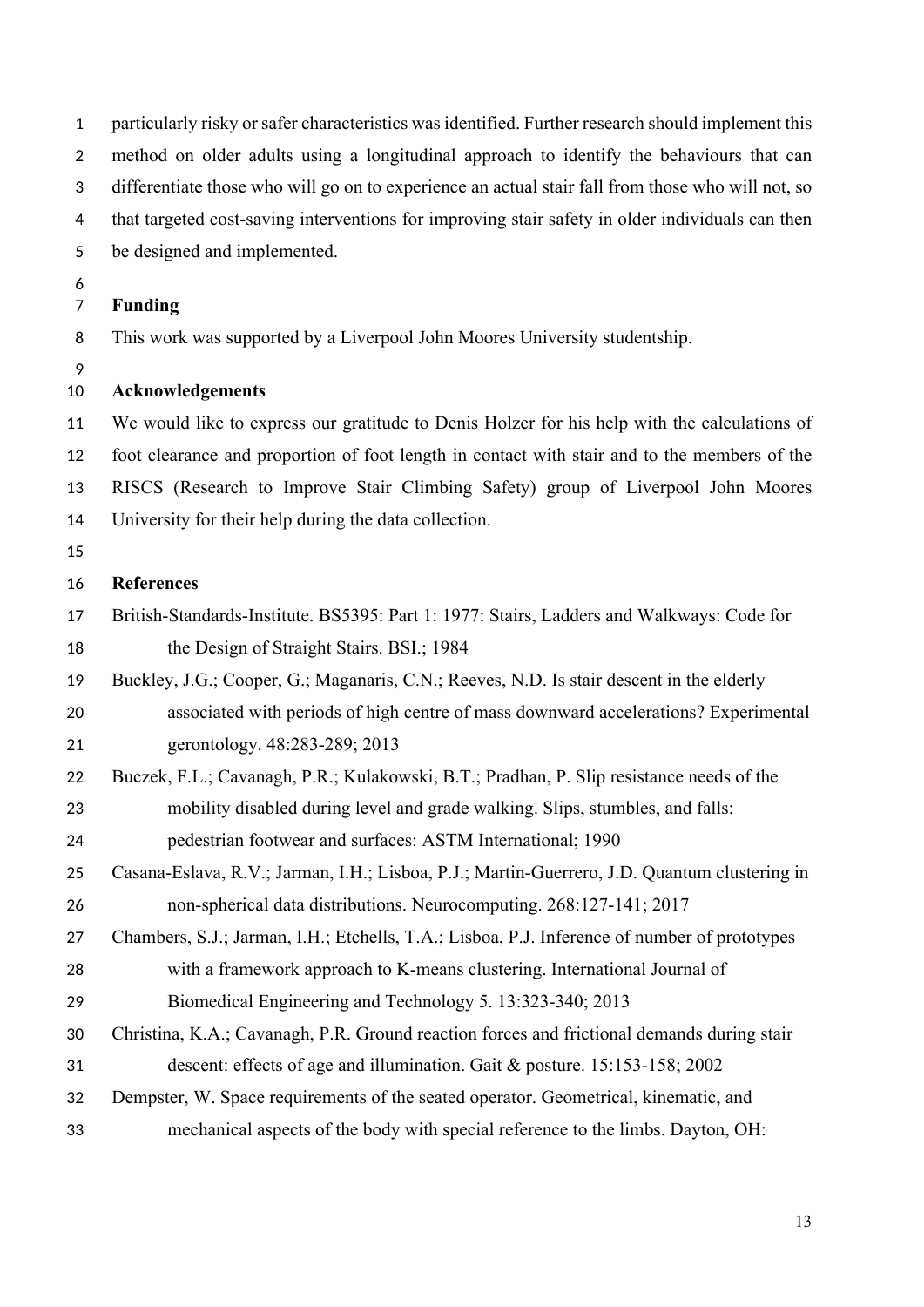| $\mathbf{1}$   | Wright-Patterson Air Force Base. Technical Report WADC-TR-55-159 Technical                     |
|----------------|------------------------------------------------------------------------------------------------|
| $\overline{2}$ | Report WADC-TR-55-159; 1955                                                                    |
| 3              | Department-of-the-Environment-and-The-Welsh-Office. The Building Regulations 1991              |
| 4              | Approved Document K: Stairs, Ramps and Guards. London: HMSO Publications;                      |
| $\mathfrak s$  | 1992                                                                                           |
| 6              | Hamel, K.A.; Okita, N.; Higginson, J.S.; Cavanagh, P.R. Foot clearance during stair descent:   |
| 7              | effects of age and illumination. Gait & Posture. 21:135-140; 2005                              |
| 8              | Hanavan, E. A Mathematical Model of the Human Body (Technical report AMRL-TDR-64–              |
| 9              | 102) Wright-Patterson Air Force Base. OJ: Wright Air Development Center; 1964                  |
| 10             | Hausdorff, J.M.; Rios, D.A.; Edelberg, H.K. Gait variability and fall risk in community-living |
| 11             | older adults: a 1-year prospective study. Archives of physical medicine and                    |
| 12             | rehabilitation. 82:1050-1056; 2001                                                             |
| 13             | Jacobs, J.V. A review of stairway falls and stair negotiation: Lessons learned and future      |
| 14             | needs to reduce injury. Gait & posture. 49:159-167; 2016                                       |
| 15             | Lisboa, P.J.; Etchells, T.A.; Jarman, I.H.; Chambers, S.J. Finding reproducible cluster        |
| 16             | partitions for the k-means algorithm. BMC bioinformatics. 14:S8; 2013                          |
| 17             | McFadyen, B.J.; Winter, D.A. An integrated biomechanical analysis of normal stair ascent       |
| 18             | and descent. Journal of biomechanics. 21:733-744; 1988                                         |
| 19             | Mian, O.S.; Narici, M.V.; Minetti, A.E.; Baltzopoulos, V. Centre of mass motion during stair   |
| 20             | negotiation in young and older men. Gait & Posture. 26:463-469; 2007a                          |
| 21             | Mian, O.S.; Thom, J.M.; Narici, M.V.; Baltzopoulos, V. Kinematics of stair descent in young    |
| 22             | and older adults and the impact of exercise training. Gait & posture. 25:9-17; 2007b           |
| 23             | Roys, M.S. Serious stair injuries can be prevented by improved stair design. Applied           |
| 24             | ergonomics. 32:135-139; 2001                                                                   |
| 25             | Scuffham, P.; Chaplin, S.; Legood, R. Incidence and costs of unintentional falls in older      |
| 26             | people in the United Kingdom. Journal of Epidemiology & Community Health.                      |
| 27             | 57:740-744; 2003                                                                               |
| 28             | Startzell, J.K.; Owens, D.A.; Mulfinger, L.M.; Cavanagh, P.R. Stair negotiation in older       |
| 29             | people: a review. Journal of the American Geriatrics Society. 48:567-580; 2000                 |
| 30             | Svanström, L. Falls on stairs: an epidemiological accident study. Scandinavian journal of      |
| 31             | social medicine. 2:113-120; 1974                                                               |
| 32             | Templer, J. The staircase: studies of hazards, falls, and safer design: MIT press; 1995        |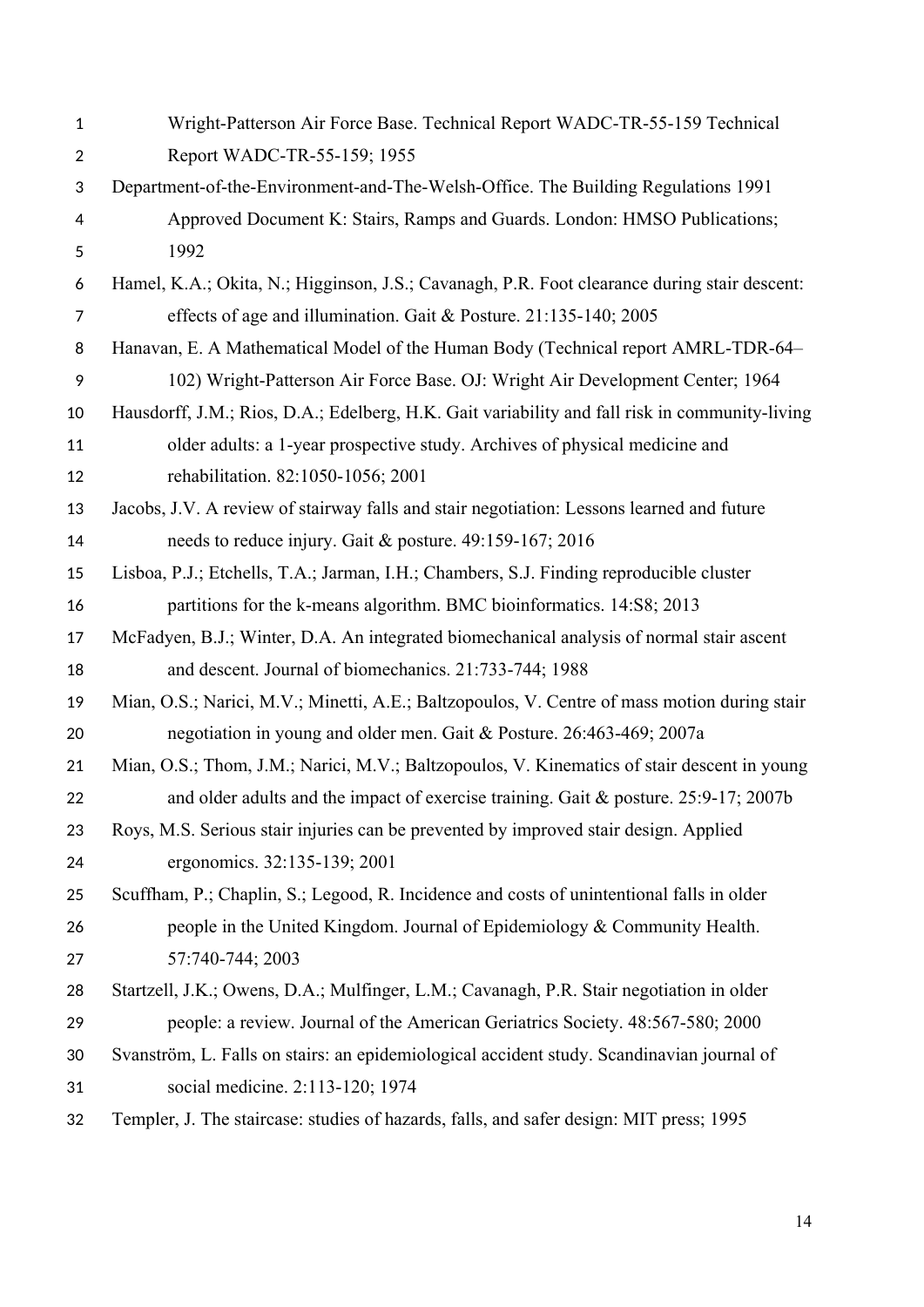1 Zietz, D.; Johannsen, L.; Hollands, M. Stepping characteristics and centre of mass control 2 during stair descent: effects of age, fall risk and visual factors. Gait & posture. 3 34:279-284; 2011

#### 4 5 **Tables**

6 **Table 1**.

7 Mean  $(\pm SD)$  biomechanical outcome measures assessed for the younger adults, older non-8 fallers and older fallers.

|                                              | Younger adults $(N=25)$        | Older adult non-<br>fallers $(N=43)$ | Older adult fallers<br>$(N=27)$ |
|----------------------------------------------|--------------------------------|--------------------------------------|---------------------------------|
| Foot clearance [mm] *                        | $20.1 \pm 8.5$ <sup>a</sup>    | $24.8 \pm 9.4$                       | $29.8 \pm 10.1$                 |
| Var. foot clearance *                        | $36.5 \pm 21.9$ <sup>a</sup>   | $48.1 \pm 28.0$                      | $68.2 \pm 53.6$                 |
| <b>PFLCS</b> *                               | $80.7 \pm 6.2$ <sup>a, b</sup> | $85.1 \pm 6.4$                       | $85.9 \pm 7.9$                  |
| Var. PFLCS *                                 | $18.4 \pm 7.6^{\circ}$         | $12.6 \pm 7.4$                       | $15.2 \pm 11.9$                 |
| CoM ang. acc. $\lceil \text{rad/s}^2 \rceil$ | $7.3 \pm 3.4$                  | $6.6 \pm 2.1$                        | $6.5 \pm 1.7$                   |
| Var. CoM ang. acc.                           | $7.2 \pm 5.9$                  | $7.0 \pm 5.1$                        | $4.9 \pm 3.4$                   |
| $RCOF$ [µ] $*$                               | $0.10 \pm 0.02$ b              | $0.11 \pm 0.02$                      | $0.10 \pm 0.02$                 |
| Var. RCOF (x $10^{-4}$ ) *                   | $2.2 \pm 2.9$                  | $5.0 \pm 6.0$                        | $5.8 \pm 5.8$                   |
| Cadence [cycle/s]                            | $0.95 \pm 0.10$                | $0.91 \pm 0.15$                      | $0.92 \pm 0.18$                 |
| Var. Cadence $(x 10^{-3})$                   | $2.6 \pm 3.0$                  | $4.6 \pm 6.4$                        | $3.1 \pm 3.0$                   |

9 Notes: *Var*: variance; *PFLCS:* proportion of foot length in contact with stair; *ang*: angular; *acc:* 10 acceleration; *RCOF:* required coefficient of friction. 11  $*$  Significant group effect ( $P < 0.05$ )

 $12$ 

<sup>a</sup> Significant difference between younger adults and older adult fallers (P<0.05)

- 13 b Significant difference between younger adults and older adult non-fallers  $(P<0.05)$
- 14
- 15

#### 16 17 **Table 2**.

|                  | Younger adults<br>$(n=25)$ | Older adult non-<br>fallers $(n=43)$ | Older adult<br>fallers $(n=27)$ | <b>Total</b><br>$(n=95)$ |
|------------------|----------------------------|--------------------------------------|---------------------------------|--------------------------|
| <b>Cluster 1</b> | 8                          |                                      |                                 | 20                       |
| <b>Cluster 2</b> |                            |                                      | 13                              | 31                       |
| <b>Cluster 3</b> |                            |                                      |                                 |                          |
| <b>Cluster 4</b> | 15                         |                                      |                                 | 36                       |

18 Cluster composition of all four clusters.

26 27

28

29

30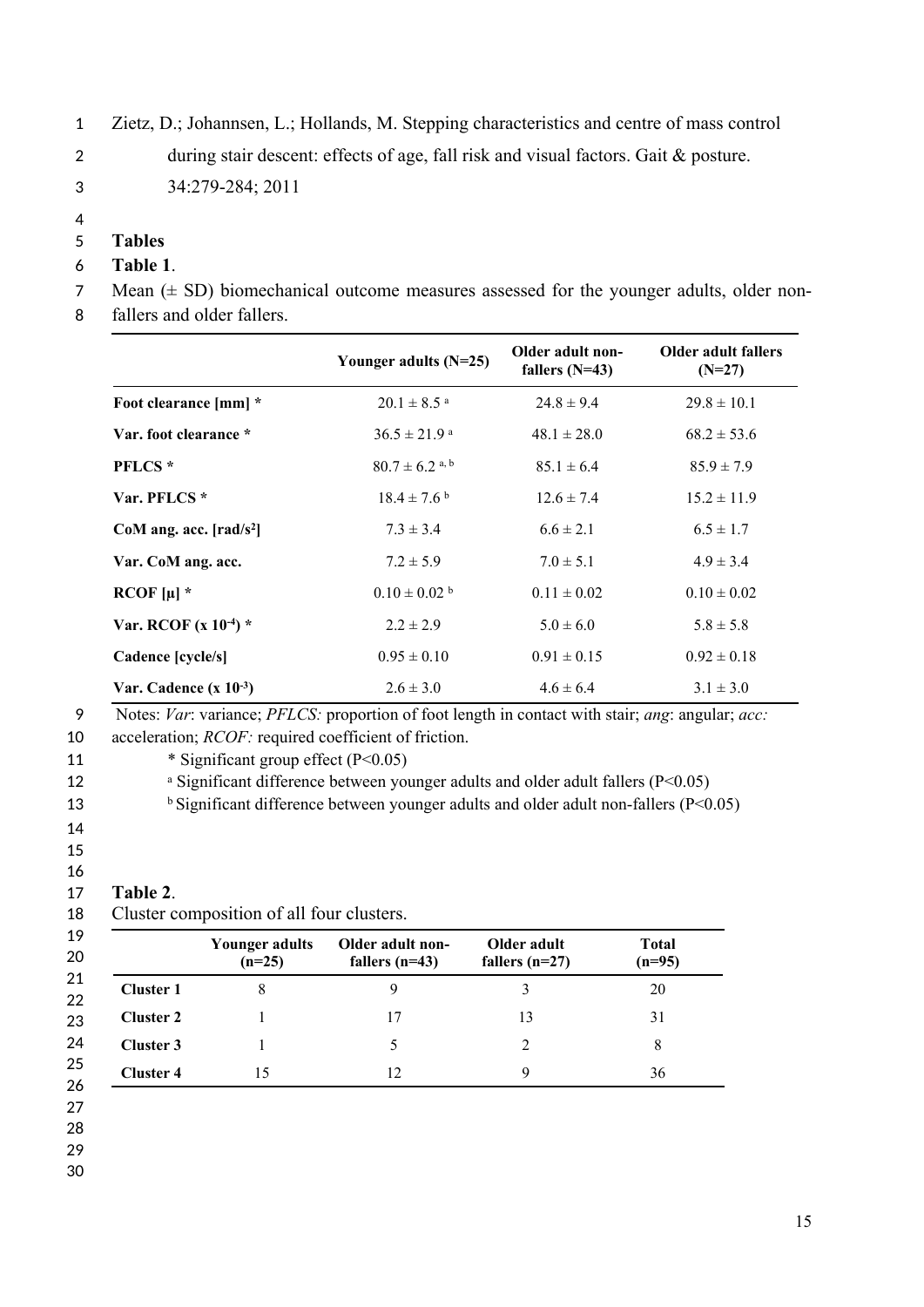## **Table 3**.

- Cluster profiles (CP) of the biomechanical outcome measures assessed for the four clusters.
- Those exceeding the threshold of 0.5 are highlighted bold and coloured in terms of risk (red =

riskier strategy; green = more conservative strategy).

|                  | Foot<br>clearance | Var. Foot<br>clearance | <b>PFLCS</b> | Var.<br><b>PFLCS</b> | acc.    | CoM ang. Var. CoM<br>ang. acc. | <b>RCOF</b> | Var.<br><b>RCOF</b> | Cadence | Var.<br>Cadence |
|------------------|-------------------|------------------------|--------------|----------------------|---------|--------------------------------|-------------|---------------------|---------|-----------------|
| Cluster 1        | $-0.23$           | $-0.36$                | 0.17         | $-0.11$              | 1.19    | 1.48                           | $-0.61$     | $-0.22$             | 0.57    | $-0.10$         |
| <b>Cluster 2</b> | 0.85              | 0.47                   | 0.49         | $-0.42$              | $-0.37$ | $-0.43$                        | 0.49        | 0.52                | $-0.82$ | $-0.35$         |
| Cluster 3        | $-0.57$           | 0.38                   | $-0.59$      | 1.22                 | 0.04    | $-0.37$                        | $-0.66$     | 0.21                | 1.21    | 2.60            |
| <b>Cluster 4</b> | $-0.48$           | $-0.29$                | $-0.39$      | 0.15                 | $-0.35$ | $-0.37$                        | 0.06        | $-0.37$             | 0.12    | $-0.22$         |

Notes: *Var*: variance; *PFLCS*: proportion of foot length in contact with stair; *ang*: angular; *acc*: acceleration; *RCOF*: required coefficient of friction.

 

## **Figure captions**

**Figure 1.** *(2-column fitting image)*

- A schematic representation (A) and image (B) of the custom-built instrumented seven-step staircase.
- 

## **Figure 2.** *(single column fitting image)*

 Schematic overview of the calculation of the CoM angular acceleration (A) and proportion of foot length in contact with stair (PFLCS) (B). The CoM angular acceleration was calculated over the angle (a) between the CoM and CoP position of the trailing leg during the lowering phase. The PFLCS was calculated at touch-down using the rigid virtual shoe (orange line) as:

19 PFLCS =  $(x / (x + y))$  \* 100%.

## **Figure 3.** *(1.5 column fitting image)*

 Example of the foot clearance calculation of the right foot. First, a two-dimensional outline of the shoe (A) was digitized and linked to three markers (first metatarsophalangeal joint: RMP1, fifth metatarsophalangeal joint: RMP5 and calcaneus lateralis: RLCL) of the static measurement (B). The virtual outline of the shoe was then projected in the movement trials (C). Foot clearance was calculated as the minimal distance between the virtual shoe and the step edge, within the *green* shaded area between *a* and *b* shown in inset D.

## **Figure 4.** *(single column fitting image)*

 Separation-Concordance map for the biomechanical outcome measures, highlighting the top 10% (of 500 initialisations of the k-means algorithm) ΔSSQ on the y-axis and the internal

median Cramer's V on the x-axis for each value of k (2-10).

**Figure 5.** *(1.5 column fitting image)*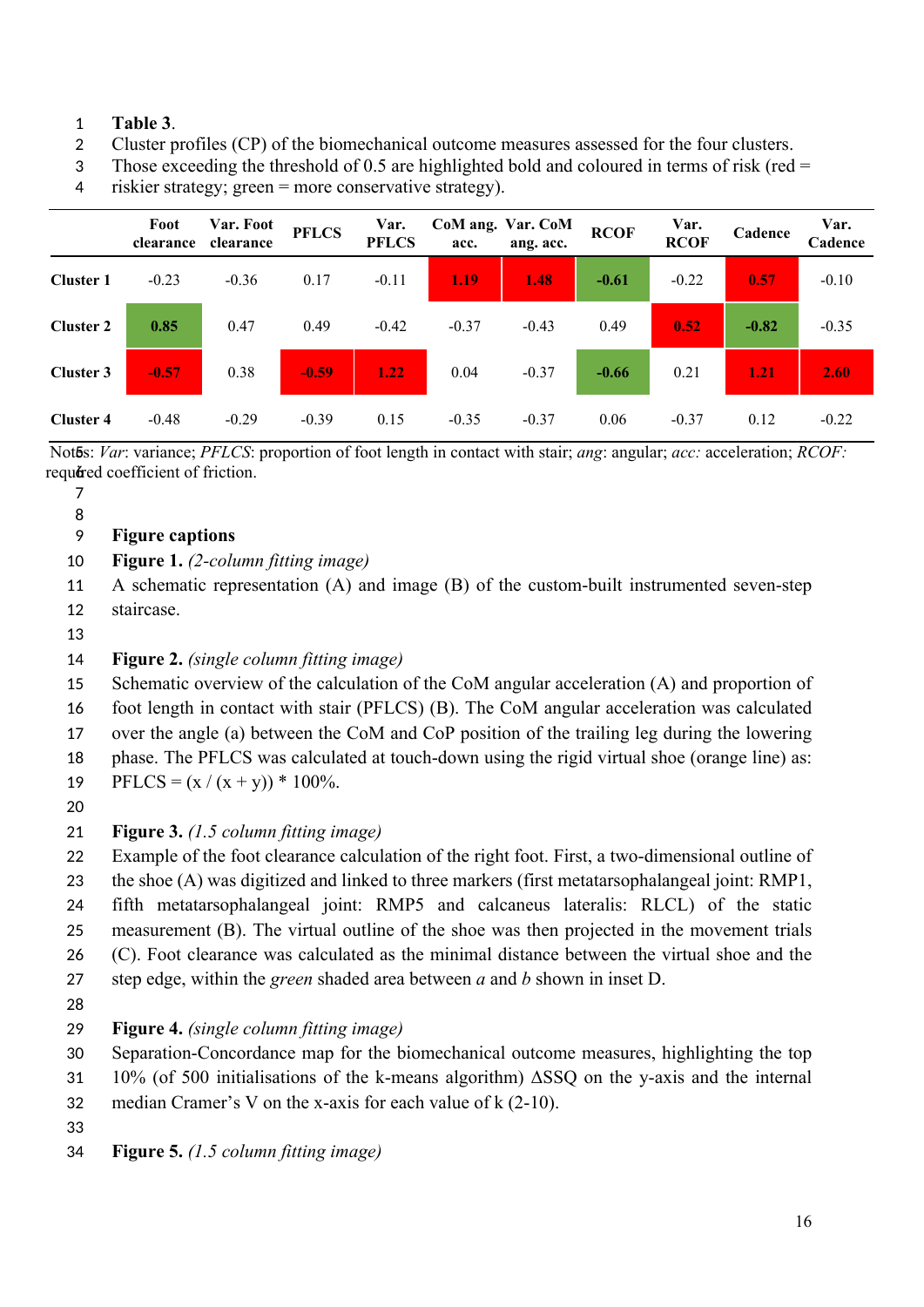- Three-dimensional plot of the first three principal components (PC1, PC2 and PC3) of the
- biomechanical outcome measures visualizing the segmenting clusters 1-4 including the
- centroids of each cluster.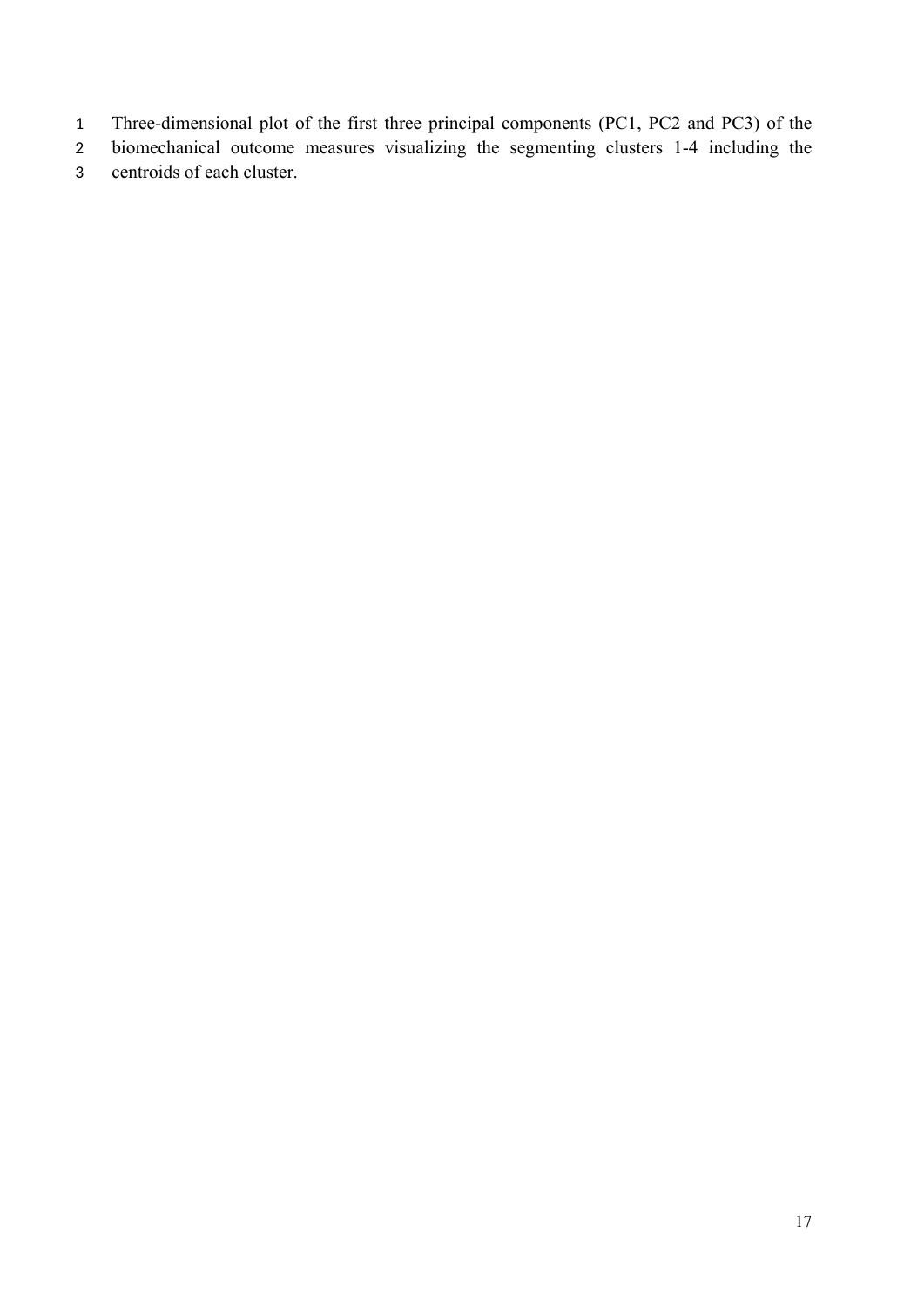

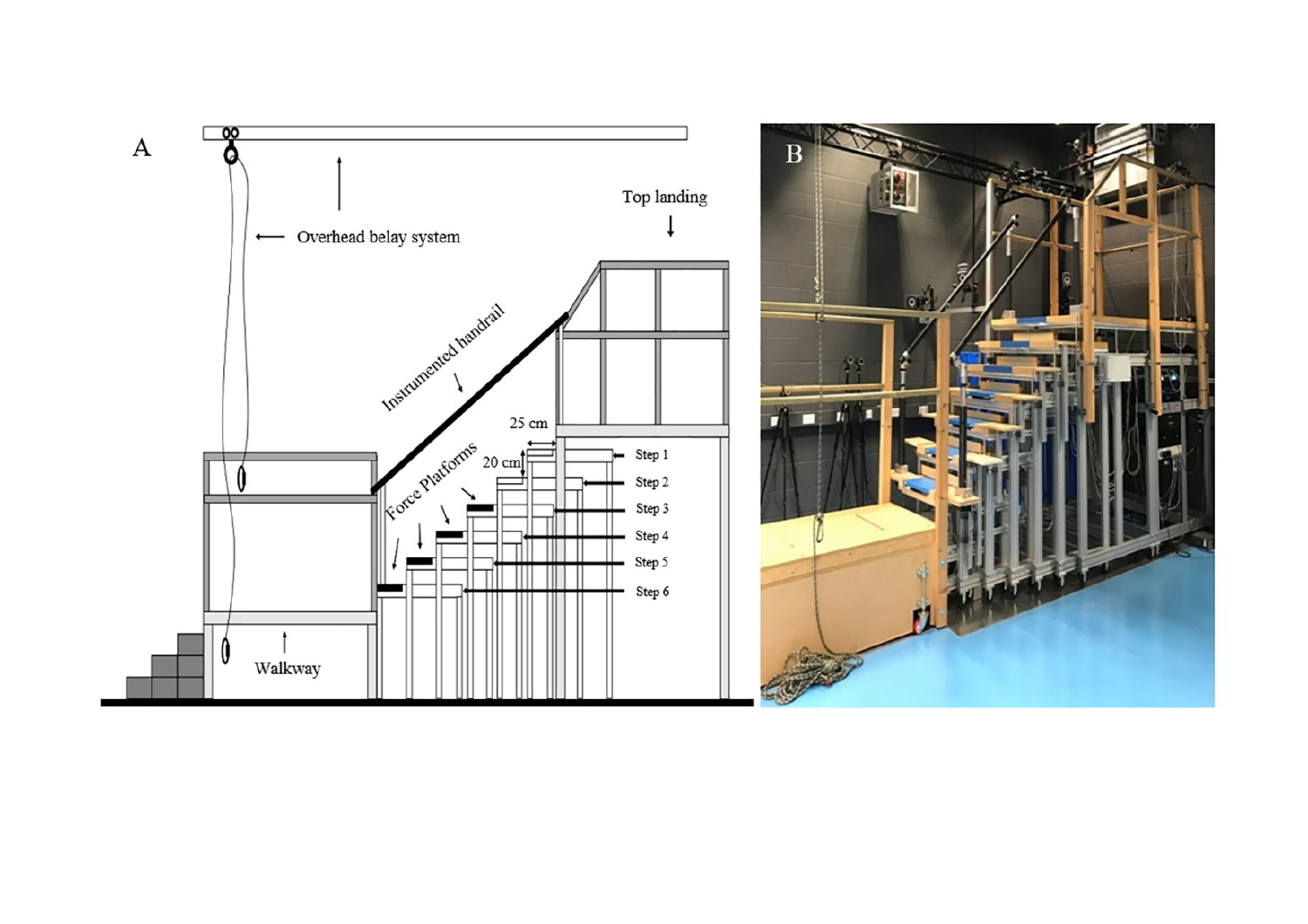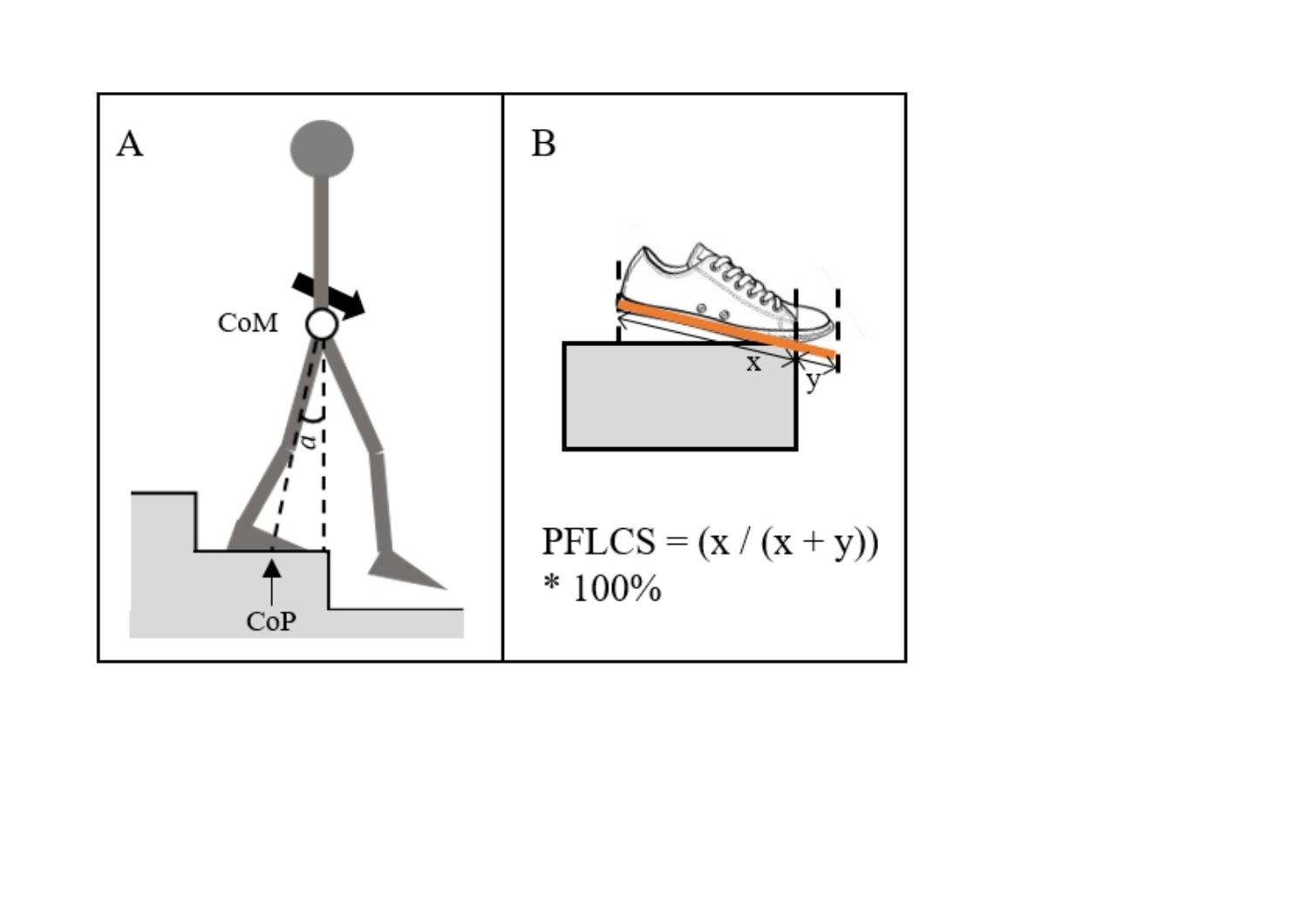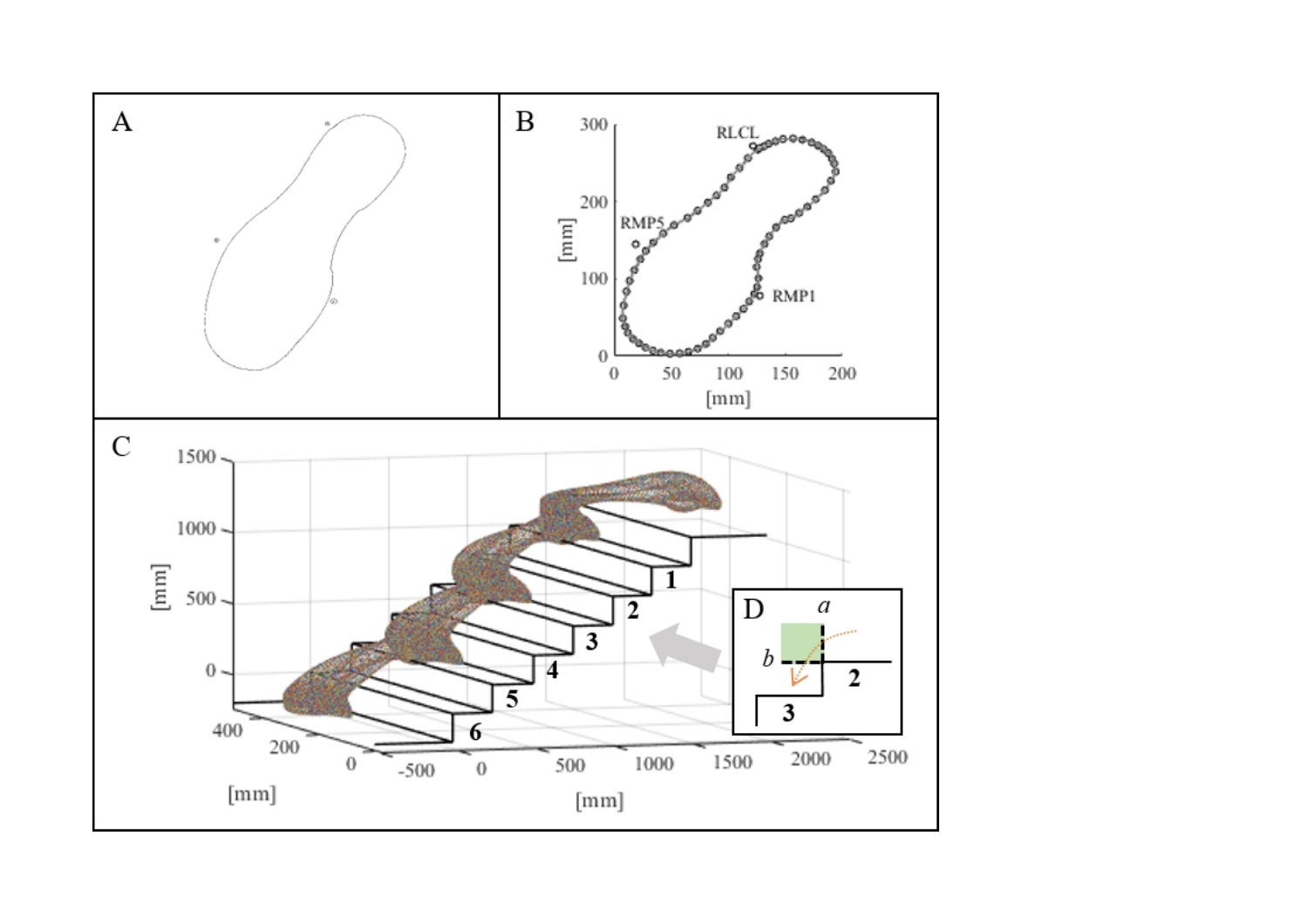